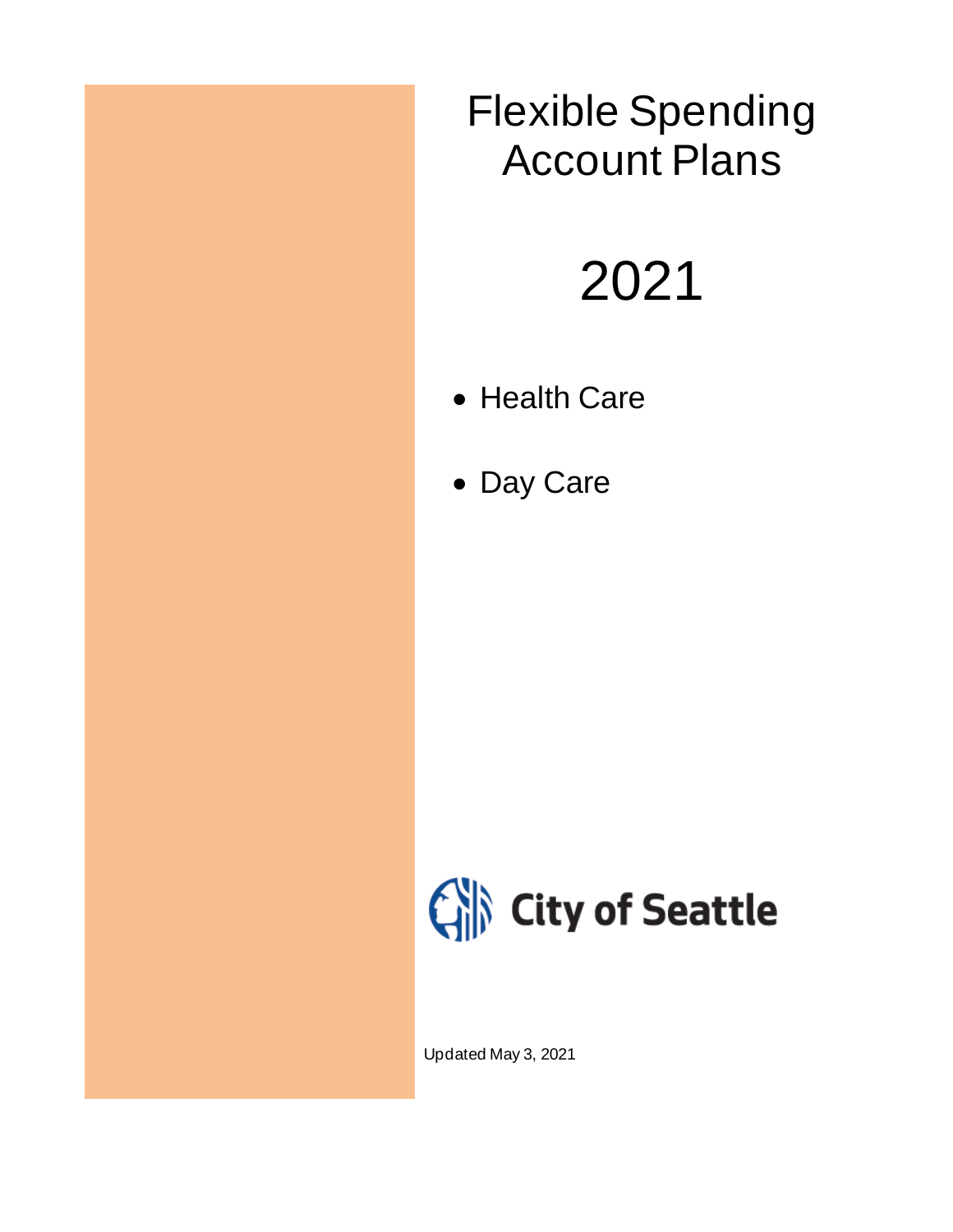

## *Flexible Spending Account Plans*

The City of Seattle Flexible Spending Account (FSA) Plans allow you to set aside pre-tax dollars from your paycheck to pay for certain expenses not covered through your other benefits. When you put money into an FSA you do not pay federal or FICA (Social Security) taxes on it. As a result, your taxable income is reduced and your taxes are lower.

The City of Seattle offers two types of FSA Plans:

- **Health Care FSA** allows you to set aside pretax dollars to pay for certain expenses not covered by your health plans (for example, the cost of orthodontia not fully paid by your dental plan and copays for office visits).
- **Day Care FSA** allows you to set aside pretax dollars to pay for eligible day care expenses for your child, disabled spouse, or dependent parent while you and your spouse work.

This guide explains how Health Care and Day Care FSAs work. If you decide to enroll, you must complete your online enrollment:

- Within 30 days of becoming a City employee.
- During the open enrollment period if you wish to enroll or re-enroll for next year.
- Within 30 days of a qualifying change in family status

For additional information go to the City of Seattle web site at [https://bit.ly/mostFSA,](https://bit.ly/mostFSA) or contact the Benefits Unit at [Benefits.Unit@seattle.gov](mailto:Benefits.Unit@seattle.gov) or (206) 615-1340.

#### **You must re-enroll each year at Open Enrollment to continue participating in Flexible Spending Accounts.**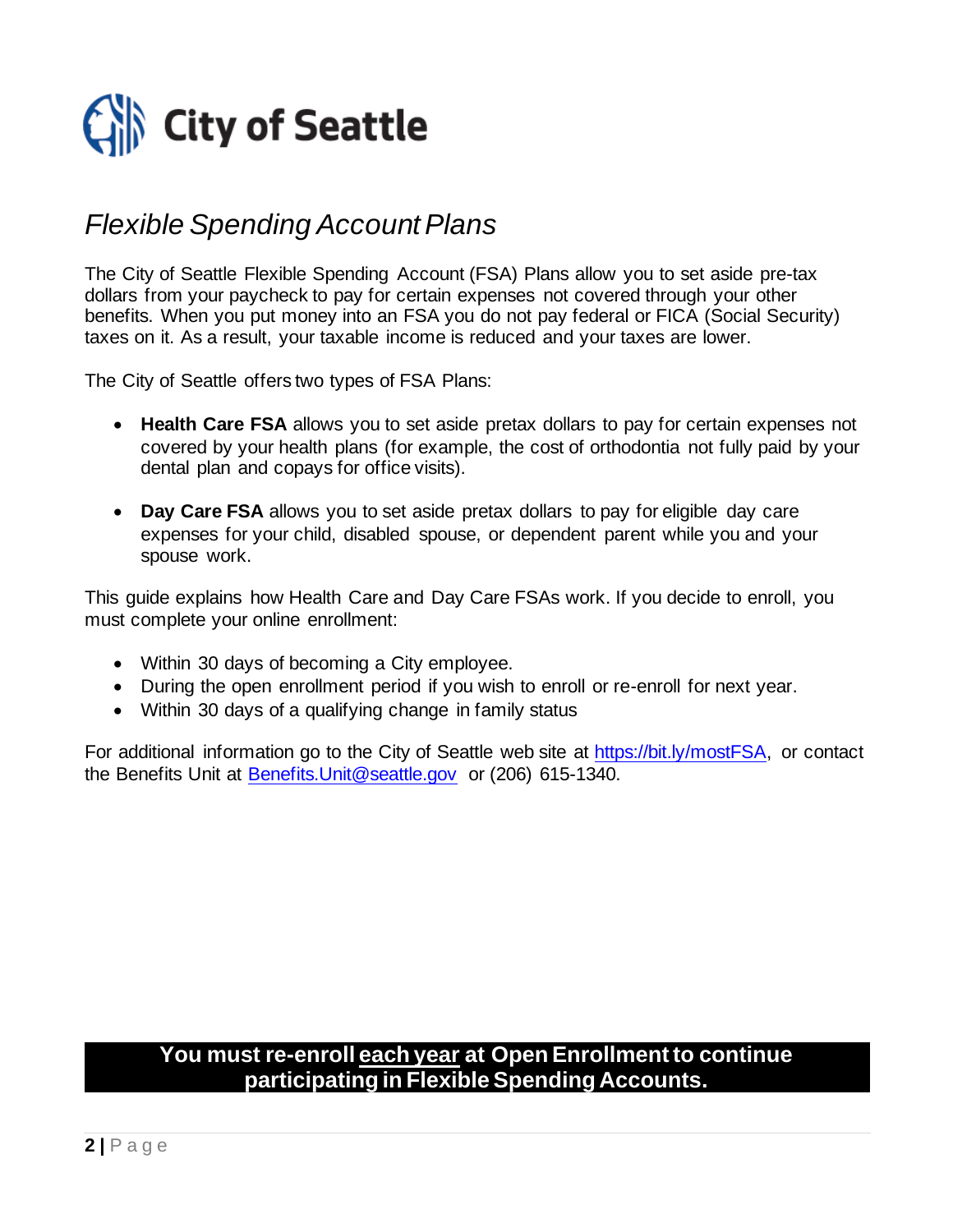### **Table of Contents**

| HEALTH CARE FLEXIBLE SPENDING ACCOUNT  9 |  |
|------------------------------------------|--|
|                                          |  |
|                                          |  |
|                                          |  |
|                                          |  |
|                                          |  |
|                                          |  |
|                                          |  |
|                                          |  |
|                                          |  |
|                                          |  |
|                                          |  |
|                                          |  |
| DAY CARE FLEXIBLE SPENDING ACCOUNT 16    |  |
|                                          |  |
|                                          |  |
|                                          |  |
|                                          |  |
|                                          |  |
|                                          |  |
|                                          |  |
|                                          |  |
|                                          |  |
|                                          |  |
|                                          |  |
|                                          |  |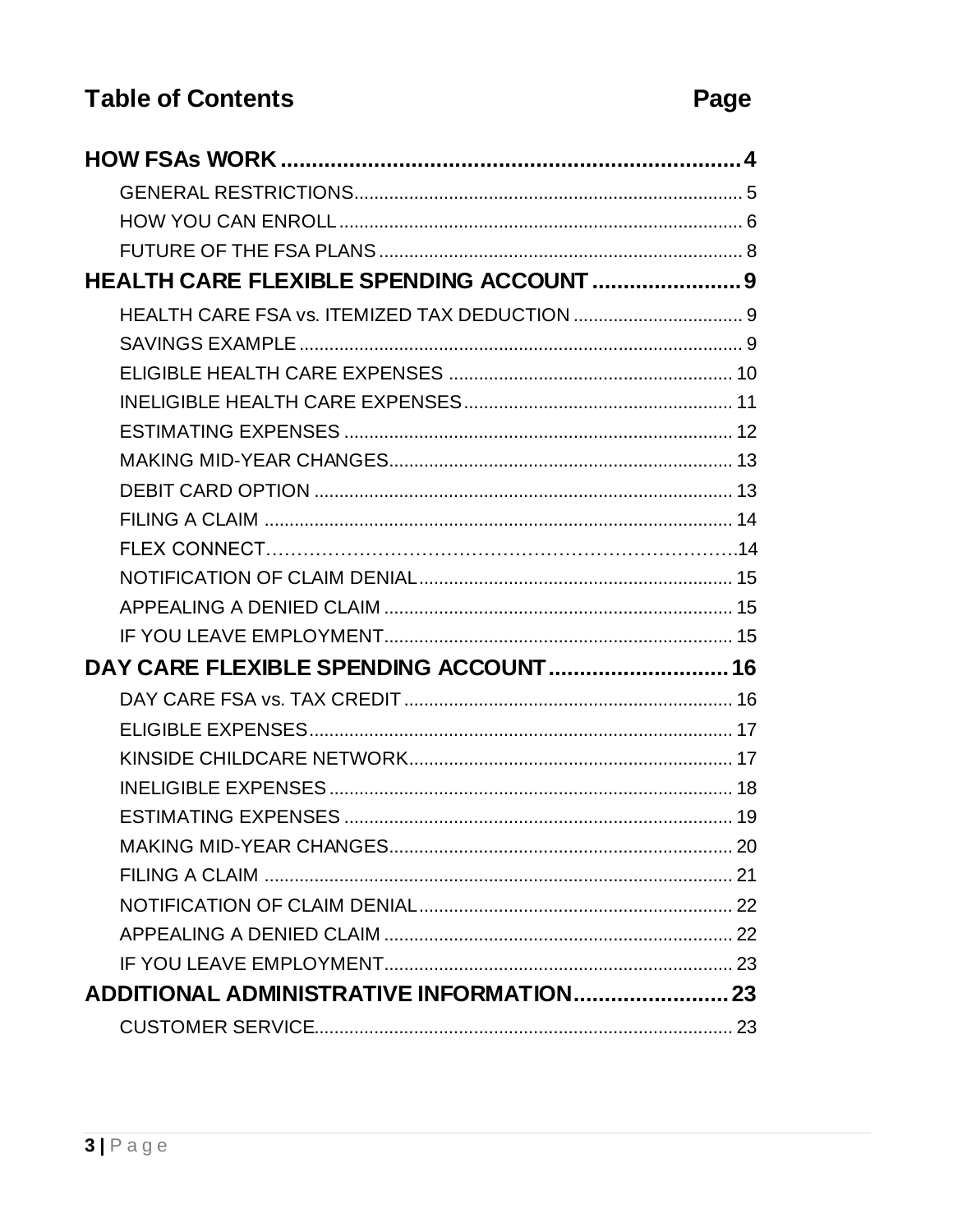#### <span id="page-3-0"></span>**HOW FSAs WORK**

- Flexible Spending Accounts (FSAs) allow employees to have income withheld from their paychecks *before federal or Social Security taxes are assessed*, to use for reimbursement of certain medical and day care expenses. As a result, your taxable income is reduced and you pay less in taxes, saving you money.
- You decide how much you want to contribute to the Health Care and/or Day Care Flexible Spending Account each year up to the maximum allowed contribution.
- You must re-enroll each year during Open Enrollment to continue participating; you may change the amount you contribute.
- You enroll by completing the Open Enrollment section on [Employee Self-Service](http://selfservice.ci.seattle.wa.us/) during Open Enrollment or the New Hire Module on [Employee Self-Service](http://selfservice.ci.seattle.wa.us/) if you are a new employee. By enrolling, you are authorizing the City of Seattle to deduct a certain portion of your salary each pay period on a pretax basis. These contributions are then placed into your account(s) throughout the calendar/plan year via payroll deduction. Navia Benefit Solutions administers the accounts for the City of Seattle.
- **The benefits plan year is the calendar year**. You may submit reimbursement requests for expenses incurred during the plan year any time throughout the plan year and up until March 31 of the following year (Navia Benefit Solutions must receive requests no later than March 31).
- As you incur eligible expenses, you may submit reimbursement request forms to Navia Benefit Solutions. You may submit multiple bills or receipts with one reimbursement request form. Include a copy of an itemized bill(s) or receipt(s) with the completed reimbursement form. Completed requests for reimbursements may be mailed, faxed or uploaded at the Navia Benefit Solutions website, or through the mobile app:

#### **Navia Benefit Solutions**

PO Box 53250 Bellevue, WA 98015-3250 Phone: 425-452-3500; 800-669-3539 Fax: 425-451-7002; 866-535-9227 [www.naviabenefits.com](http://www.naviabenefits.com/)

- FSAs are governed by the Internal Revenue Service Code. For details on current rules, see the following documents posted on [www.irs.gov.](http://www.irs.gov/)
	- Publication 502: Medical and Dental Expenses
	- Publication 503: Child and Dependent Care Expenses
	- Publication 969: Health Savings Accounts and Other Tax-Favored Health Plans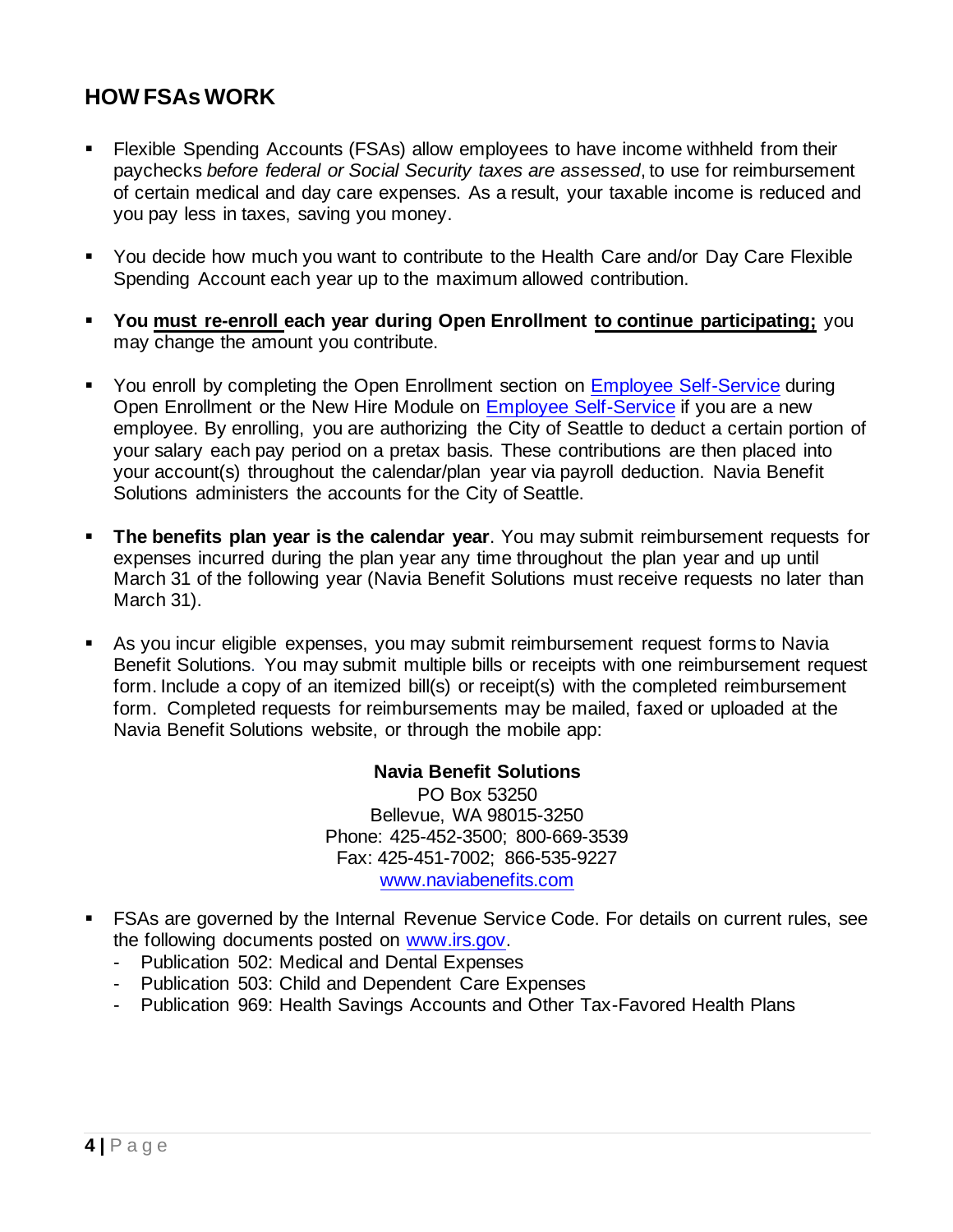#### <span id="page-4-0"></span>**GENERAL RESTRICTIONS**

- Under the City plan, the maximum that can be contributed to the Health Care FSA is \$2,750.00 per year. The maximum amount that can be contributed to the Day Care FSA\* is \$5,000.00 per year if married filing a joint return or head-of-household; \$2,500.00 if married filing separately. The minimum that can be contributed to either FSA is \$120.00 annually.
	- $\circ$  \*For 2021, there is a temporary \$10,500 maximum contribution for the Day Care FSA if married filing a joint return; \$5,250 if filing separately.
- Health Care and Day Care FSA are completely separate. The money you allocate for one cannot be used for the other and you cannot transfer dollars between accounts.
- You may *carry over*<sup>\*</sup> up to \$550 in unreimbursed health care FSA funds after all reimbursement claims have been processed by mid-April of the following year as long as it results in a minimum balance of \$120. Unreimbursed health care FSA funds over \$500 will be forfeited.
	- $\circ$  \*The regular carry over up to \$550 of unused health care FSA funds into the following plan year will **not apply in 2021**. All unclaimed 2021 Health Care FSA account balances will be carried over to 2022 accounts by the end of January by Navia Benefit Solutions. If you don't elect a 2022 Health Care FSA, 2021 account balances under \$120 will be forfeited.
- You must use or lose Day Care FSA funds\*. **Any money left in your Day Care FSA account that is not reimbursed to you by March 31 of the following year is forfeited**, so it is important to estimate annual expenses carefully before enrolling and set aside only as much as you expect to spend.
	- o \*All unclaimed 2021 Day Care FSA account balances will be **carried over** to 2022 accounts by the end of January by Navia Benefit Solutions. If you don't elect a 2022 Day Care FSA, 2021 account balances under \$120 will be forfeited.
- You cannot make a change to your Health Care or Day Care FSA contributions during the plan year unless you experience a qualifying status change (see page 12). You may terminate your participation during the plan year if you experience a qualifying status change. However, health care expenses you incur after the termination date **will not be eligible** for reimbursement even if you still have an account balance remaining. Day care expenses allowing you to work, seek work, or attend school full-time that are incurred after termination will be eligible for reimbursement\*.
	- o \*Special provisions may temporarily apply during 2021 due to COVID. Contact the Benefits Unit at [Benefits.Unit@seattle.gov](mailto:Benefits.Unit@seattle.gov) or (206) 615-1340 if you have questions.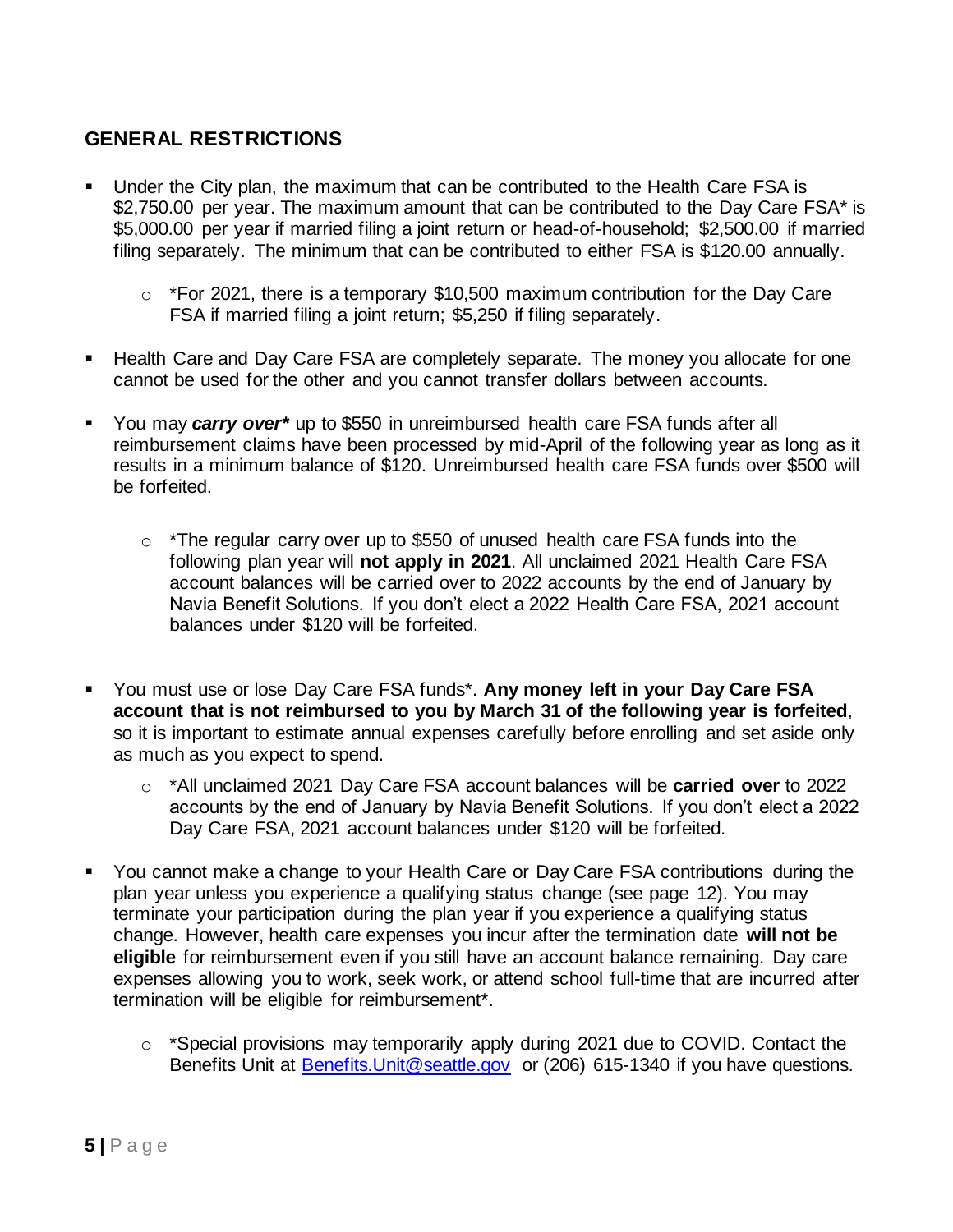- Expenses for eligible services incurred during the plan year are reimbursed from that year's FSA. You have until March 31\* of the following year to file reimbursement requests (Your request must be received by Navia Benefit Solutions no later than March 31.)
	- $\circ$  \*The regular carry over up to \$550 of unused health care FSA funds into the following plan year will **not apply in 2021**. All unclaimed 2021 Health Care FSA account balances will be carried over to 2022 accounts by the end of January by Navia Benefit Solutions. If you don't elect a 2022 Health Care FSA, 2021 account balances under \$120 will be forfeited.
- You cannot use a Health Care FSA to pay expenses you also claim as health care deductions on your income tax return. Similarly, you may not use the Day Care FSA to claim expenses that you will use to take the childcare tax credit on your return.

#### **EFFECT ON OTHER BENEFITS**

FSA contributions may affect Social Security benefits. Because you and the City do not pay Social Security (FICA) taxes on the money you contribute, your future Social Security benefits may be reduced slightly. However, you may find that the tax savings gained through participation in an FSA outweigh any loss in benefits. Contact your tax advisor for help deciding whether or not an FSA is right for you.

If you contribute to the Day Care FSA, your maximum allowed contribution to the City of Seattle Deferred Compensation Plan could be reduced to lower gross earning. There is no effect on your other City benefits, such as life insurance or retirement.

Nondiscrimination testing may affect your contributions. Nondiscrimination testing is conducted to ensure that the plan does not favor highly compensated employees. If the City fails nondiscrimination testing, highly compensated employees may be asked to limit or stop their contributions to the program.

#### <span id="page-5-0"></span>**HOW YOU CAN ENROLL**

You can enroll in the FSA plans as a new employee or during Open Enrollment via the [Employee Self-Service](https://ess.seattle.gov/) module available from any computer.

To complete your enrollment online if you are a new employee, you will be given instructions from your human resources representative. You will have access to the New Hire Module on [Employee Self-Service](https://ess.seattle.gov/) for 30 days from your hire date.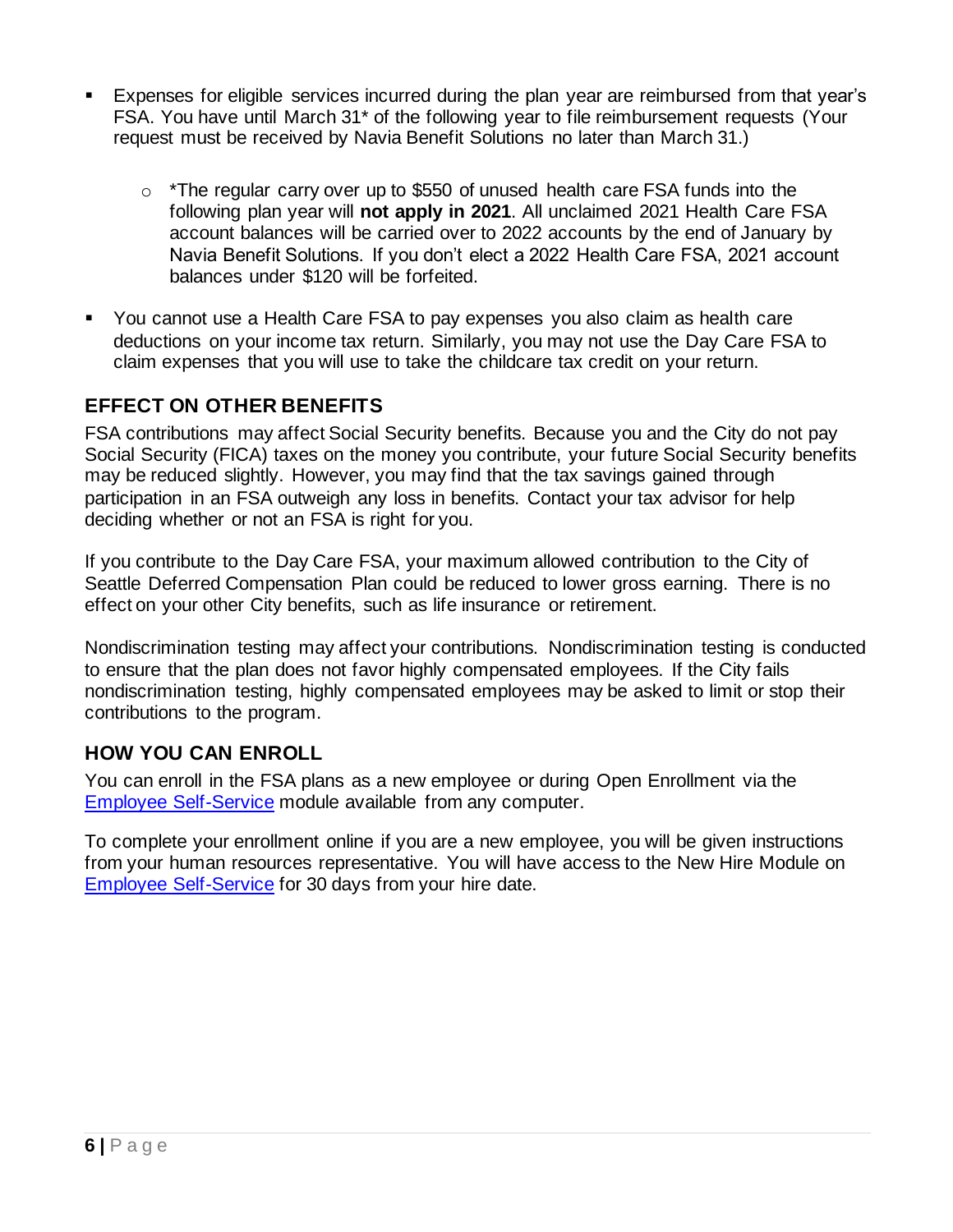To complete your enrollment online during Open Enrollment:

- 1. **GO** to [Employee Self-Service](https://ess.seattle.gov/) at https://ess.seattle.gov/.
- 2. **ENTER your employee number and password** (if you do not know your employee number, contact your HR representative. For a password reset contact Seattle IT.)
- 3. **SELECT** *Benefits* and then *Open Enrollment (If this is your first time opening the benefits enrollment, please review the Open Enrollment agreement and select agree.)*
- 4. **CHOOSE** *Health FSA Plan* and/or *Dependent (Day) Care FSA Plan*
- 5. **STEP 1 - CHECK** *Enroll / Re-enroll* **STEP 2 - ENTER \***MONTHLY amount *\*see note in ESS* **STEP 3 - SAVE** your changes. The following message will appear: [Successfully Changed]
- 6. To confirm benefit changes, **SELECT Summary of Election**
- 7. **PRINT** a copy for your records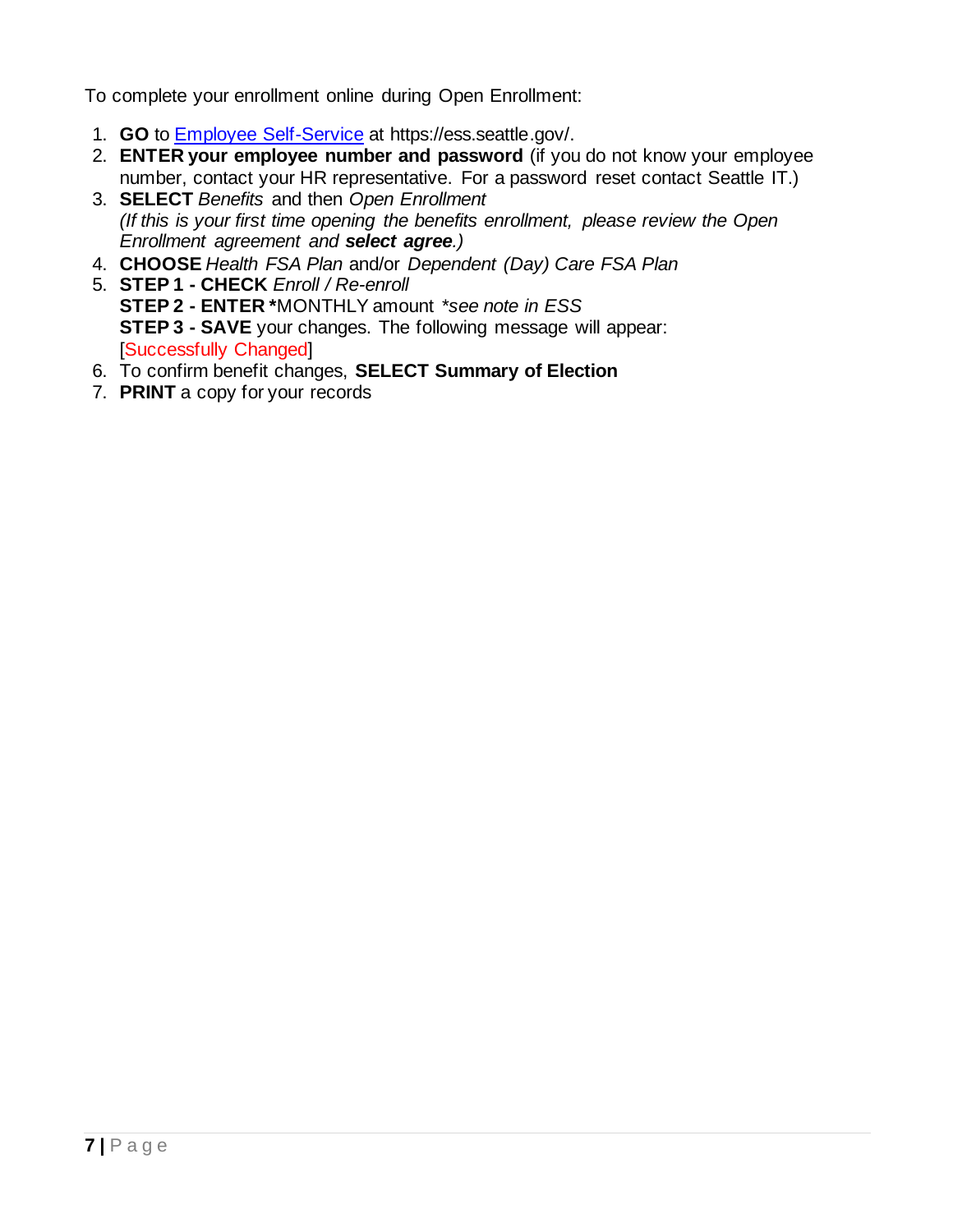#### **FSA ONLINE ACCOUNT**

You can review your account; request a debit card; add direct deposit; upload claims directly; access FlexConnect; upload requested receipts and update personal information when you sign up for an online account. To set up an account:

- Go to [www.naviabenefits.com.](http://www.naviabenefits.com/)
- Select "I'm a participant"
- Select "register"
- Select "I'm a participant" again
- Enter Employer Code: **CS1**
- Enter your first initial
- Enter your last name
- Enter your date of birth
- Enter your City of Seattle email address (you can change to your personal email address after setting up your account). Your City of Seattle email address is your first name.last name.seattle.gov. Example: Mary.Smith@seattle.gov.
- Choose a username
- Select and answer three security questions
- Review and accept the *Privacy Policy* and *Terms and Conditions*

Shortly after registering for online access, you will receive an email confirmation with a temporary password. You will need to reset the password upon your first login.

#### <span id="page-7-0"></span>**FUTURE OF THE FSA PLANS**

The City of Seattle has established the Flexible Spending Account Plan with the intention that it will be maintained indefinitely; however, the City reserves the right to alter, amend, delete, cancel or otherwise change the plan or any provision of the plan at any time.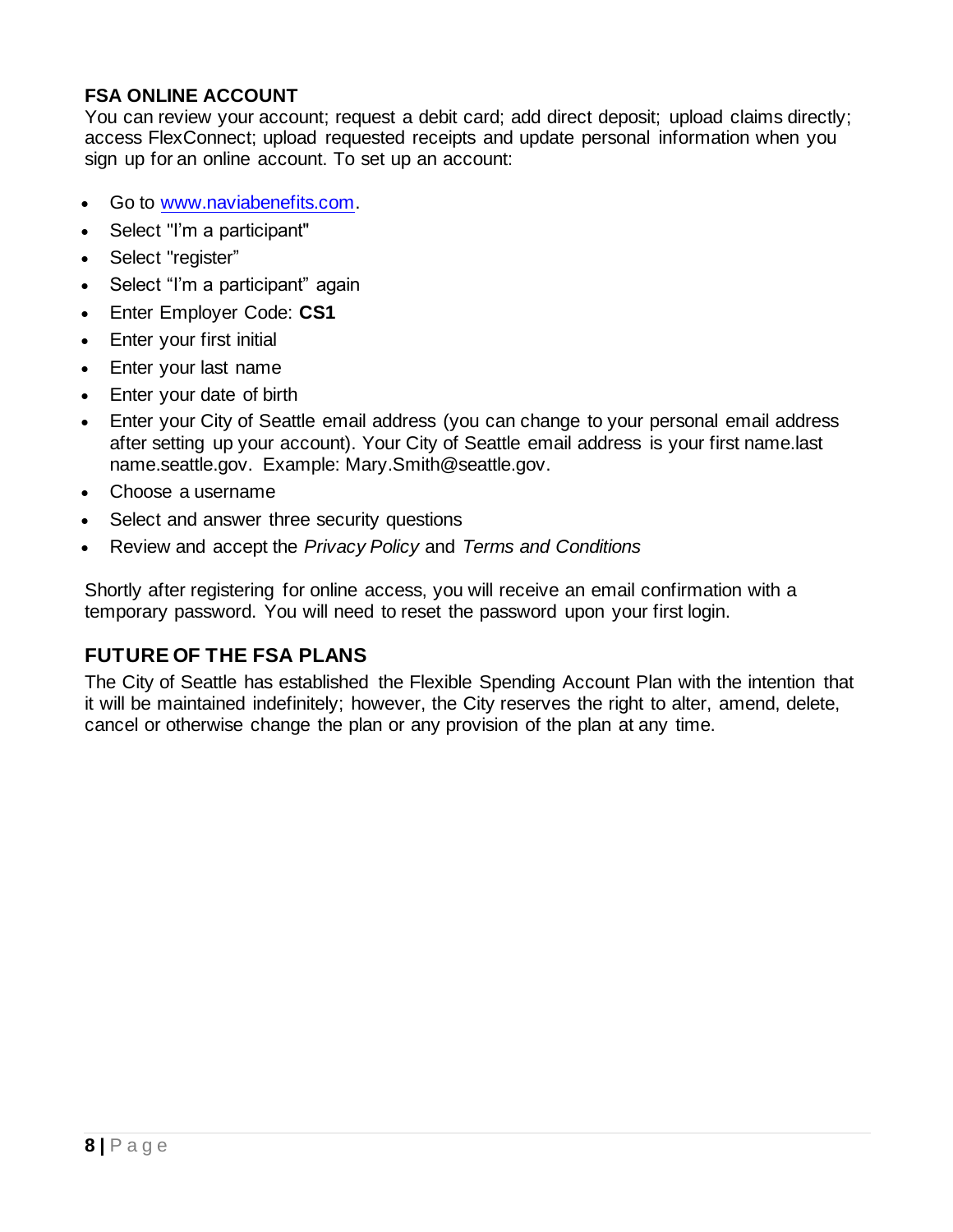#### **HEALTH CARE FLEXIBLE SPENDING ACCOUNT**

<span id="page-8-0"></span>If you are a regularly appointed full-time or part-time employee and have eligible health care expenses, including medical, dental and vision, you are eligible to participate.

Expenses for your eligible dependents are also covered by the plan, including your domestic partner if you claim him or her as your IRS tax dependent. The IRS recognizes same-sex couples, legally married in jurisdictions that recognize their marriages, as married for federal tax purposes.

#### <span id="page-8-1"></span>**HEALTH CARE FSA vs. ITEMIZED TAX DEDUCTION**

You may use a Health Care FSA to pay for any health care expenses considered tax deductible by the IRS, but you also have the option of taking a federal income tax deduction for health care expenses if your eligible expenses exceed 7.5% of your adjusted gross income (AGI). Your contributions to the Health Care FSA do not count toward reaching the 7.5% AGI threshold. In other words, you may not take a tax deduction for the same expenses that are reimbursed from a Health Care FSA. For most people, the Health Care FSA makes the most sense and offers you significant income tax savings throughout the calendar year. Please see a tax advisor for advice on your personal situation.

#### <span id="page-8-2"></span>**SAVINGS EXAMPLE**

The following example shows how the Health Care FSA can provide a tax advantage. The example is for illustration only and is not intended to show the actual effect on your taxes. Each individual's tax situation is different and you should discuss your situation with your personal tax advisor.

When you decide whether to participate in the Plan, you should consider your expected income and health care expenses for 2021, the possibility of changes in those amounts, and the "use it or lose it" rule as explained on page 5. Also, consider whether you will use the standard deduction or itemize your deductions. The following compares two employees with the same gross pay and medical costs; one has a Flexible Spending Account and the other does not. Employee B saves \$540 a year in taxes.

| <b>Employee A - Without FSA</b> |                      | <b>Employee B - With FSA</b> |                      |
|---------------------------------|----------------------|------------------------------|----------------------|
| \$35,000                        | Gross Pay            | \$35,000                     | Gross Pay            |
| $-7,093$                        | <b>Taxes</b>         | $-2,400$                     | <b>Medical Costs</b> |
| \$27,907                        |                      | \$32,600                     |                      |
|                                 |                      |                              |                      |
| $-2,400$                        | <b>Medical Costs</b> | $-6,549$                     | Taxes                |
| \$25,507                        | Net Pay              | \$26,051                     | Net Pay              |
|                                 |                      |                              |                      |
| \$2,126                         | <b>Monthly Pay</b>   | \$2,171                      | <b>Monthly Pay</b>   |
|                                 |                      |                              |                      |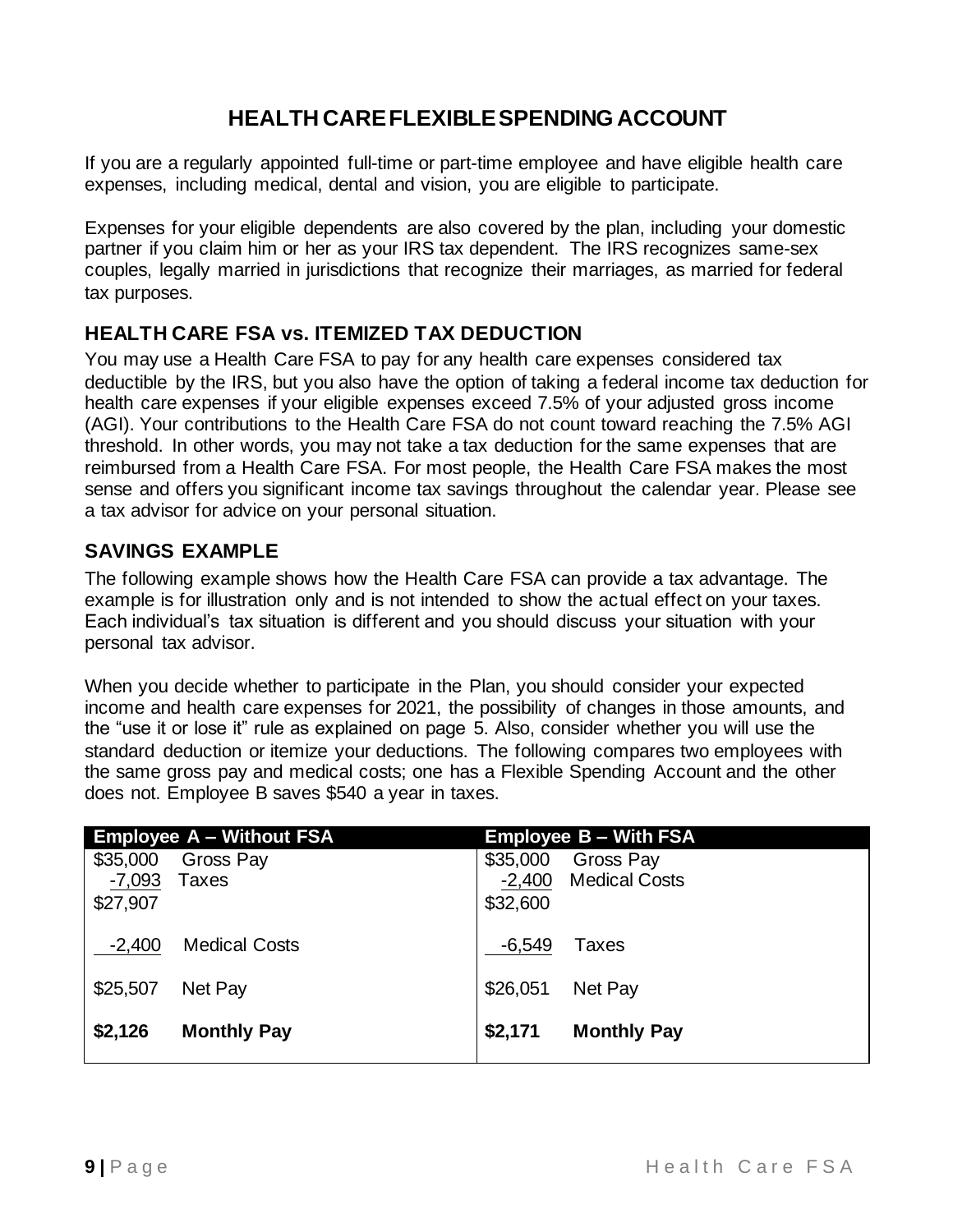#### <span id="page-9-0"></span>**ELIGIBLE HEALTH CARE EXPENSES**

Following is a partial list of health care expenses eligible for reimbursement through the Health Care FSA. A more detailed list is on at www.naviabenefits.com.

- Acne treatment
- Acupuncture
- Allergy and sinus medication
- Antacids
- Anti-diarrheal
- Antibiotic ointment
- Antifungal foot cream
- **E** Anti-gas medication
- Anti-itch cream/gel
- Antiseptic<sup>\*</sup>
- Asthma treatment
- Bandages
- Birthing classes or Lamaze
- Blood pressure monitor
- Braces (knee, ankle, wrist)
- Burn cream
- Chiropractic
- Cold/hot pack
- Cold sore treatment
- Cold/cough medication
- Compression stockings
- Contracts/solutions
- Contraceptives
- Copayments
- Copayments
- CPAP machine
- Crutches
- Deductibles
- Dental services
- Diabetic supplies
- Diaper rash ointment
- Drug addiction treatment
- Eye drops
- Eye exams
- **Example 1** Fertility monitor
- **Example Fertility treatment**
- First aid supplies
- Flu shots
- Hearing aids and supplies
- **EXECUTE:** Hemorrhoid medication
- Hormone therapy
- Hospital fees
- **·** Immunizations
- Incontinence supplies
- **·** Individual counseling
- Insect bite treatment
- $\blacksquare$  Lab work
- **Exercise intolerance pills**
- **Example 1** Laser eye surgery
- **E** Laxative
- Lice treatment products
- Medical testing devices
- **■** Motion sickness relief
- Nasal strips
- Naturopathic visits
- **Optometrist services**
- Orthodontia
- Orthotics
- Oxygen and equipment
- Pain relievers
- Physical exams
- Physical therapy
- Pregnancy test
- Prenatal vitamins
- Prescription drugs
- **Prescription glasses**
- Reading glasses
- Saline nasal spray
- Smoking cessation products
- Speech therapy
- **EXECTE Sterilization procedure**
- Stool softener
- **•** Thermometer
- Throat lozenges
- Vaccinations
- Vision therapy
- Walker
- Wart treatment
- Wheelchair and repair
- X-ray

## **Over-the-Counter Medicine**

You are able to use your FSA debit card for over-the-counter medicine.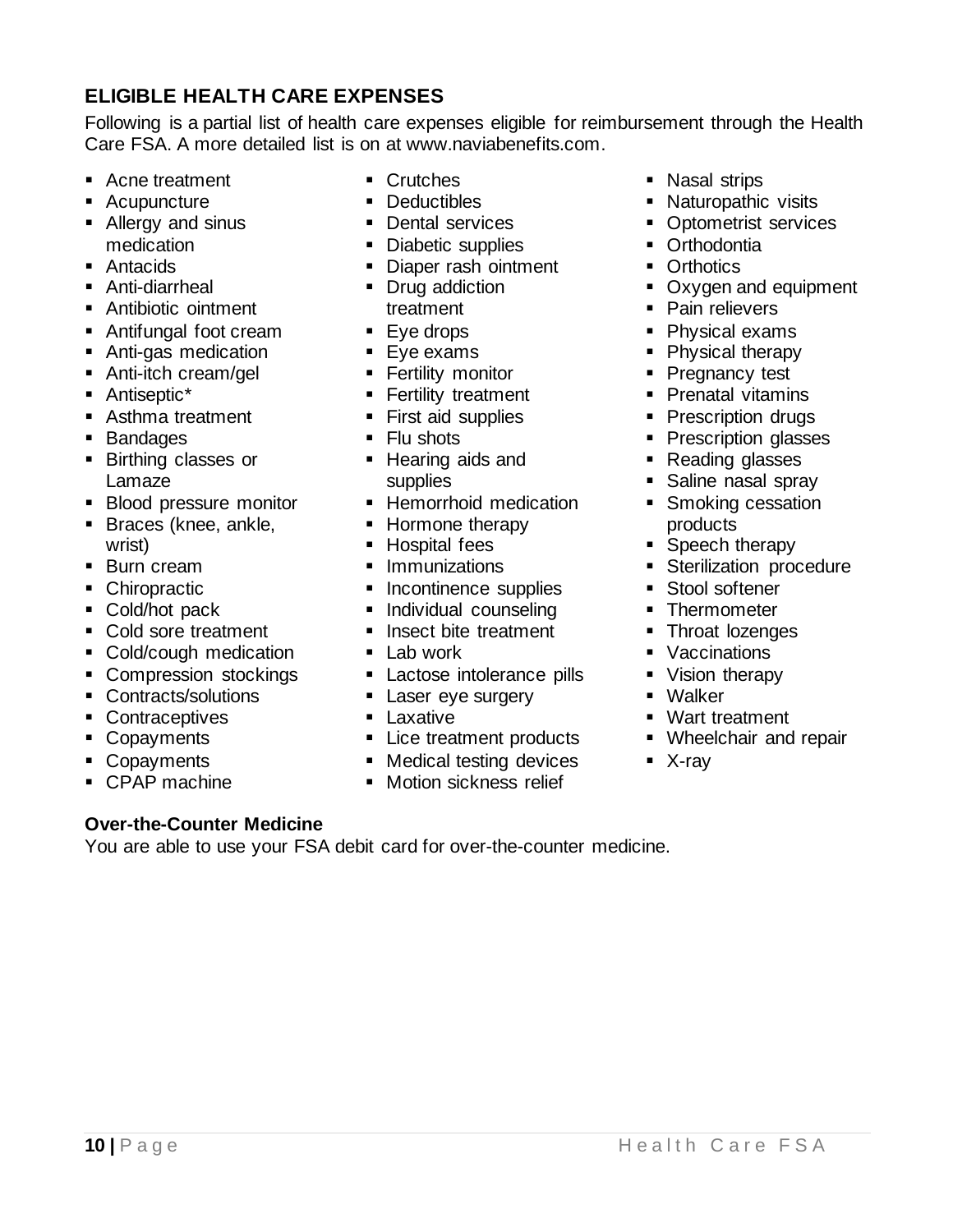#### <span id="page-10-0"></span>**INELIGIBLE HEALTH CARE EXPENSES**

Following is a partial list of health care expenses **not** eligible for reimbursement through the Health Care FSA. If you have questions about expenses not listed, contact Navia Benefit Solutions at 425-451-7002 (toll-free: 800-669-3539).

- Activity tracker
- Books
- COBRA premiums
- College insurance
- CPR classes
- Electric toothbrush/picks
- **Electrolysis/laser hair removal**
- Face lift
- Finance changes
- Funeral expenses
- Gym membership
- Hair growth products
- **E** Hair transplant
- Household help
- Hygiene products
- **EXEC** Illegal operations and substances
- Imported OTC items
- Imported prescriptions
- **·** Insurance premiums
- Late fees
- **Exercise** Liposuction
- Marijuana
- Marriage counseling
- Massage chair
- Mattress
- Missed appointment fee
- Teeth Whitening
- Toiletries
- Veneers
- Warranties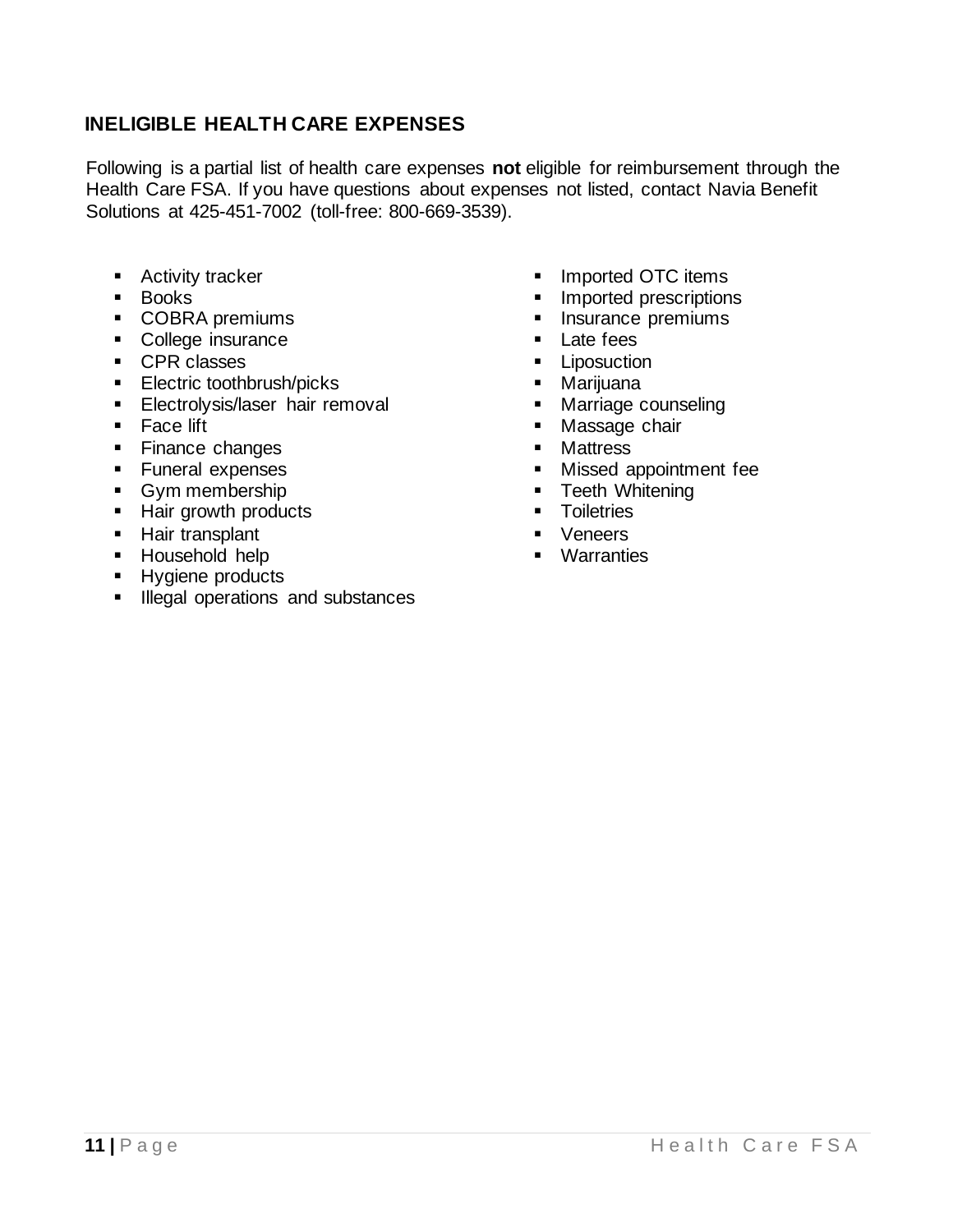#### <span id="page-11-0"></span>**ESTIMATING EXPENSES**

The following worksheet can help you estimate your eligible health care expenses not covered by your other benefits. Remember, all eligible expenses for you, your IRS dependent spouse or domestic partner and your children through the end of the calendar year in which they turn 26 are reimbursable from your Health Care FSA.

| <b>Medical Expenses</b>                  | <b>Estimated Plan</b><br><b>Year Expenses</b> | <b>Vision Expenses</b>                                                                     | <b>Estimated Plan</b><br><b>Year Expenses</b> |
|------------------------------------------|-----------------------------------------------|--------------------------------------------------------------------------------------------|-----------------------------------------------|
| Copayments                               | s                                             | Copayments                                                                                 | $\frac{1}{2}$                                 |
| <b>Deductibles</b>                       | $\frac{1}{2}$                                 | <b>Deductibles</b>                                                                         | $\frac{1}{2}$                                 |
| <b>Physical Exams</b>                    | $\frac{1}{2}$                                 | Eye Examinations                                                                           | $\frac{1}{2}$                                 |
| <b>Prescription Drugs</b>                | $\frac{1}{2}$                                 | Laser Eye Surgery                                                                          | $\frac{1}{2}$                                 |
| <b>Surgical Fees</b>                     | $\frac{1}{2}$                                 | <b>Prescription Contact</b><br>Lenses                                                      | $\frac{1}{2}$                                 |
| X-Ray or Lab Fees                        | s                                             | Prescription Eyeglasses or<br>Sunglasses                                                   | $\frac{1}{2}$                                 |
| <b>Other Medical Expenses</b>            | $\mathbb{S}$                                  | <b>Other Expenses</b>                                                                      |                                               |
| <b>Dental Expenses</b>                   |                                               | Acupuncture, chiropractors,<br>naturopaths (needs<br>verification)                         | $\mathbb{S}$                                  |
| Copayments                               | $\frac{1}{2}$                                 | <b>Hearing Aids</b>                                                                        | $\frac{1}{2}$                                 |
| Deductibles                              | $\mathbb{S}$                                  | <b>Immunization Fees</b>                                                                   | $\mathbb{S}$                                  |
| Dentures                                 | $\mathbb{S}$                                  | Psychiatrist, Psychologist<br>Counseling *                                                 | $\frac{1}{2}$                                 |
| Examinations                             | $\frac{1}{2}$                                 | Chiropractic Care                                                                          | $\frac{1}{2}$                                 |
| Orthodontia<br>Restorative Work (crowns, | $\frac{1}{\sqrt{2}}$                          |                                                                                            |                                               |
| caps, bridges)                           | $\mathbb{S}$                                  |                                                                                            |                                               |
| <b>Teeth Cleaning</b>                    | $\frac{1}{2}$                                 |                                                                                            |                                               |
| <b>Other Dental Expenses</b>             | $\mathbb{S}$                                  |                                                                                            |                                               |
| <b>Total Column 1</b>                    | $\mathfrak{S}$                                | <b>Total Column 2</b>                                                                      | $\mathfrak{S}$                                |
|                                          |                                               | Total Column 1\$ _______________ + Total Column 2\$ ________ = Total Estimated Expenses \$ |                                               |

 Allowed for treatment of specific physical or mental disorder (e.g. depression, alcohol, or drug treatment). A physician's diagnosis is necessary for reimbursement.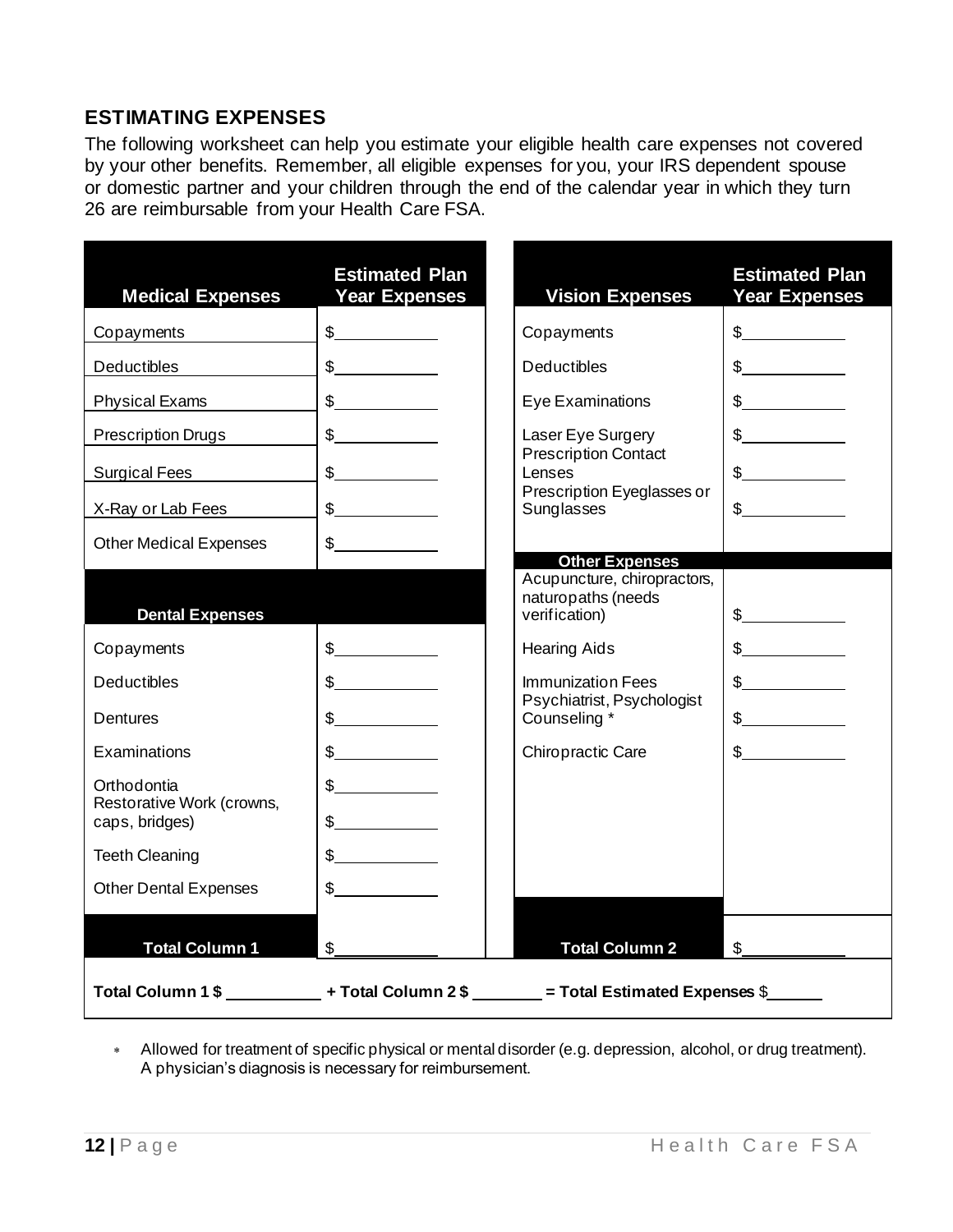#### <span id="page-12-0"></span>**MAKING MID-YEAR CHANGES**

The election you make when you enroll is effective for the entire plan year. You may only change your election – begin, increase, decrease or stop your contributions – during Open Enrollment, or when you have a qualifying status change. The following are examples of qualifying status changes:

- Change in your legal marital status including marriage, divorce, and death of a spouse, legal separation, or annulment.
- Change in the number of your dependents due to birth, adoption, or placement for adoption, or death of a dependent.
- Ending or starting employment by you, your spouse or dependent or beginning or return from an unpaid leave of absence (including FMLA leave).
- An event that causes a dependent to satisfy or cease to satisfy the requirements for coverage due to age, gain or loss of student status, marriage or any similar circumstances as are provided in the accident or health plan.

You have 30 days from the date of the event to change your FSA election(s). The change you make must be consistent with and on account of your status change. For example, if you adopt a child you can begin or increase contributions to a Health Care FSA (that is consistent with the status change), but you cannot stop or reduce contributions to a current Health Care FSA (that is not consistent). Questions? Please contact the Benefits Unit at [Benefits.Unit@seattle.gov](mailto:Benefits.Unit@seattle.gov) or (206) 615-1340..

#### <span id="page-12-1"></span>**DEBIT CARD OPTION**

The health care flexible spending account debit card, the Benefits Card, enables you to pay for eligible flexible spending account expenses directly from your health care flexible spending account so you don't have to wait for reimbursement though receipt submittal is still required. The debit card merely provides immediate access to the funds held in your FSA. The IRS requires that each FSA transaction be validated, regardless of the method of payment.

The debit card pays for non-reimbursed out-of-pocket expenses for medical, dental, prescription drug, vision and hearing services and supplies at any merchant who accepts MasterCard such as doctor's offices, dental and vision clinics, hospitals, pharmacies, mail order pharmacy programs, and drug stores.

You may request the debit card through your online account at naviabenefitsolutions.com. You may also request the debit card by submitting [the form](https://bit.ly/mostFSA) to Navia Benefit Solutions by mail, email or fax. An email address is required for notifying you when receipts are required to be submitted. Please allow 2-3 weeks to receive your card(s) in the mail.

Even if you have a Benefits Card, you may continue to submit your itemized receipts and reimbursement form, as you do now, to Navia Benefit Solutions for reimbursement by check or direct deposit.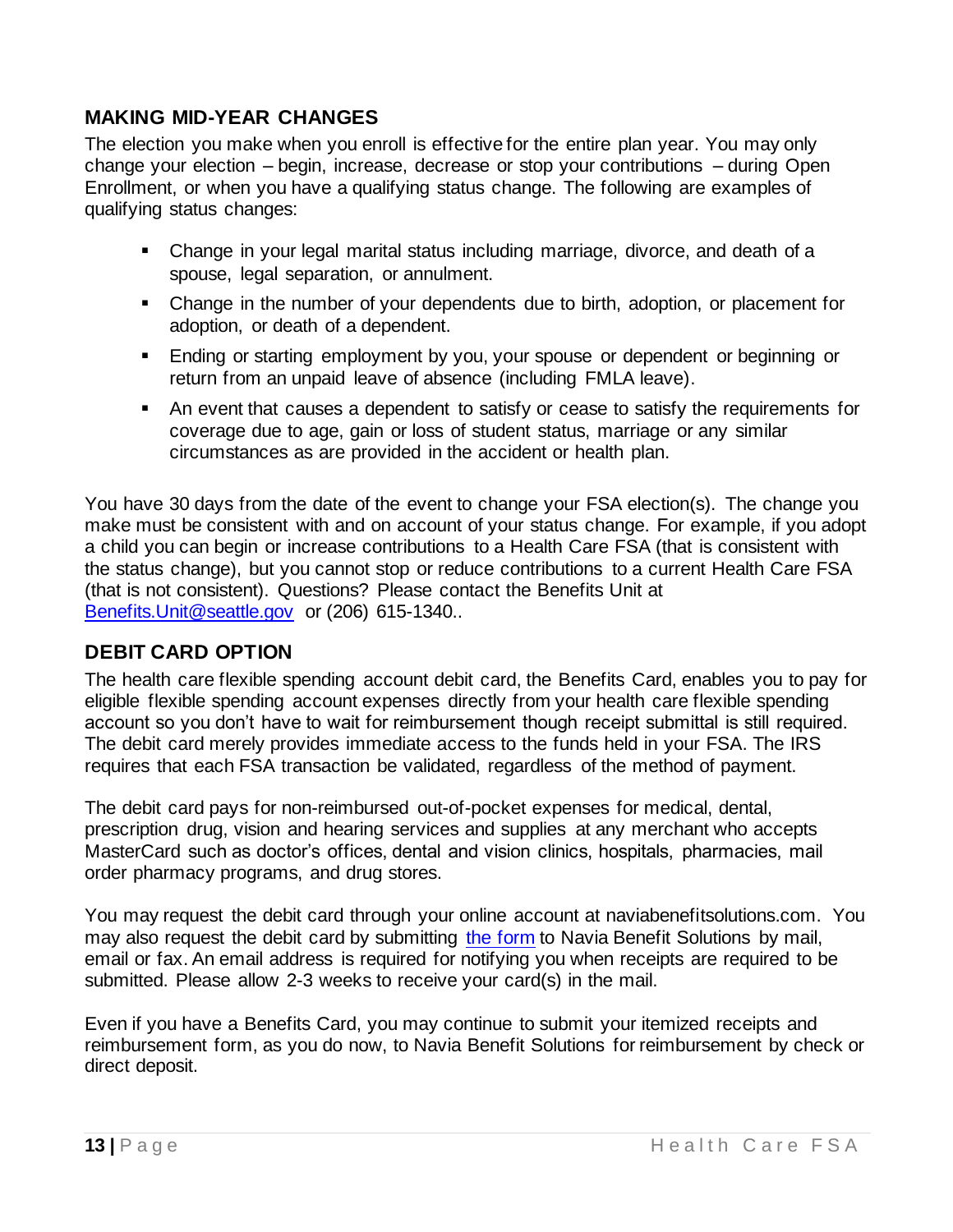#### <span id="page-13-0"></span>**FILING A CLAIM**

To get reimbursed for health care expenses, use the Reimbursement Request Form on the Benefits web site at<https://bit.ly/mostFSA> or upload your itemized receipts through the Navia Benefit Solutions portal using your online account (see page 6). Claims for reimbursement from your spending accounts may be submitted any time during the plan year in which the expenses are incurred or in the first three months of the following year. With the claim form, you must submit a bill or receipt from the provider that gives the following information:

- $\blacksquare$  Name of the provider and  $-$  in some cases  $-$  the provider's taxpayer identification number
- The date(s) services were provided
- The type of service provided
- Who received the service
- Amount you are responsible to pay

When your Health Care FSA reimbursement request is received and approved, you are reimbursed for your eligible expenses up to the maximum amount you elected, minus any previous reimbursements made during the calendar year. Even if your reimbursement request is greater than your current account balance, you will be reimbursed for the total amount of your request, up to the total Health Care FSA contribution you elected for the plan year. You can file a claim by mail, fax, or upload to the Navia Benefit Solutions website at:

#### **Navia Benefit Solutions**

PO Box 53250 Bellevue, WA 98015-3250 Phone: 425-452-3500; 800-669-3539 Fax: 425-451-7002; 866-535-9227 [www.naviabenefits.com](http://www.naviabenefits.com/)

Requests for reimbursement MUST be submitted before March 31 following the close of the plan year, or you will forfeit any funds remaining in the account. (See note on page 5 for 2021 exception.)

#### **FLEXCONNECT**

FlexConnect is an optional feature that links your insurance providers to your Flexible Spending Account. You can submit reimbursements for services that have been processed through your insurance. To use this reimbursement feature, you must have online accounts with your medical, dental and/or vision insurance carriers and be willing to provide your username and password to these sites so that Navia can access your Explanation of Benefits. To set up, go to your online account at naviabenefitsolutions.com; My Tools and Access FlexConnect.

#### **DIRECT DEPOSIT OF REIMBURSEMENTS**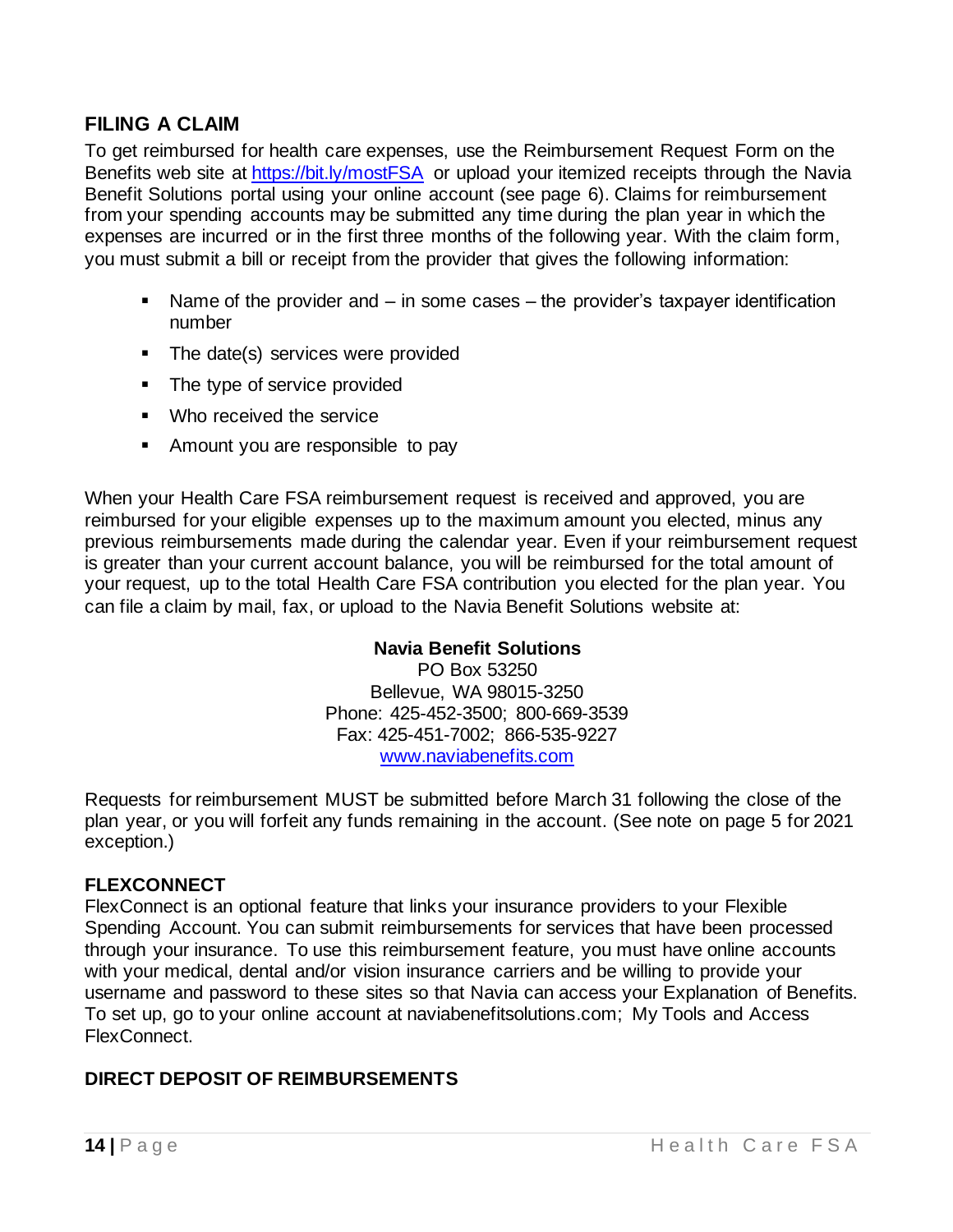To have your Health or Day Care reimbursements deposited directly into your bank account, submit the Direct Deposit/Benefits Card Authorization Form to Navia Benefit Solutions after you've enrolled. Or, request direct deposit through your online account at naviabenefits.com. Go to "Update My Profile", and select "Bank Account Information".

#### <span id="page-14-0"></span>**NOTIFICATION OF CLAIM DENIAL**

You will receive a response to your claim within 90 days after your claim is submitted. More time may be required if there are special circumstances. If so, the Plan Administrator will contact you within the 90-day period. This notice will include an explanation as to why extra time is required and the date you can expect a decision. The extension will not exceed an additional 90 days. If the Plan Administrator fails to notify you within the designated time period, your claim will be considered to have been denied. If all or part of your claim is denied, you will receive written notification explaining the reasons for the denial, a description of any additional information or material needed to complete your claim, an explanation of why the information is necessary and appropriate information about the plan's claims review procedures.

#### <span id="page-14-1"></span>**APPEALING A DENIED CLAIM**

If your claim is denied and you wish to appeal, you must file your appeal with the Plan Administrator (Navia Benefit Solutions) within 180 days after you receive the denial. Your appeal should include any additional information that you wish the Plan Administrator to consider. If your appeal is not filed within this 180-day period, you will not be able to appeal your claim.

The Plan Administrator will notify you in writing within 30 days after your appeal is received. If there are special circumstances, more time may be necessary to review your appeal. You may be asked to wait an additional 60 days for a decision. The response time will be extended by reasonable time if necessary. The decision will be final and binding on all parties and will be communicated to you in writing. If you do not receive a written response from the Plan Administrator within the designated time period, your appeal will be considered to have been denied.

#### <span id="page-14-2"></span>**IF YOU LEAVE EMPLOYMENT**

If you leave employment and do not continue your Health Care FSA under COBRA, your participation in your FSA ends the day you leave employment. You have until March 31 of the following year to submit reimbursement requests for expenses incurred through the date you leave.

You may continue participating in your Health Care FSA after you leave City employment (contributing to the account and requesting reimbursements) through the end of the calendar year as long as you elect to continue your FSA plan under COBRA. You have until March 31 of the following year to submit reimbursement requests for expenses incurred during the calendar year while under COBRA.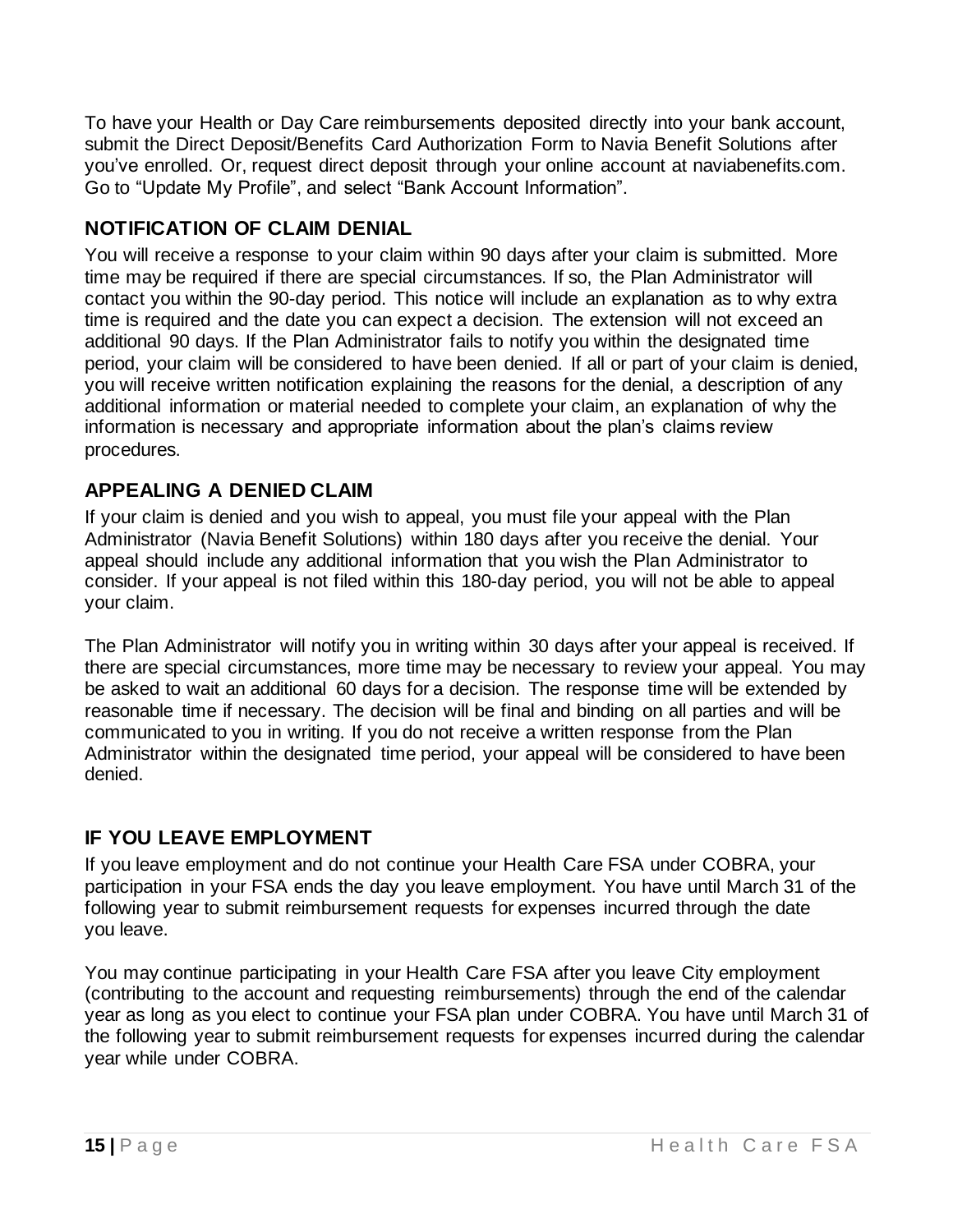#### **DAY CARE FLEXIBLE SPENDING ACCOUNT**

<span id="page-15-0"></span>If you are a regularly appointed full-time or part-time employee and have children (including adopted children, stepchildren, and foster children) under age 13 who qualify as dependents on your federal income tax return; a spouse who is physically or mentally incapable of self-care; or any other person who qualifies as a dependent on your federal income tax return if that person is physically or mentally incapable of self-care, you are eligible to participate.

To qualify as a dependent for federal income tax purposes, an individual generally must be a member of the taxpayer's household, receive more than one-half of his or her total support from the taxpayer, and fall within the class of persons described in Section 152 of the Internal Revenue Code. Children of divorced or separated parents may qualify as tax dependents of the parent who has custody for the greater part of the calendar year. IRS Publication 503, Child and Dependent Care Expenses, contains additional information regarding qualifying persons.

#### <span id="page-15-1"></span>**DAY CARE FSA vs. TAX CREDIT**

If you will pay day care expenses in 2021, you have two options to save money on taxes:

- Day Care FSA reduces the amount of pay subject to federal income and Social Security taxes.
- Child and Day Care Tax Credit reduces the amount of federal income tax you pay.

The information provided below will assist you in deciding between the Day Care FSA and the Child and Day Care Tax Credit.

- As your adjusted gross income increases, the tax credit goes down while your federal income and Social Security taxes go up.
- The tax credit allows you to claim only up to \$3,000.00 in eligible expenses for one dependent and up to \$6,000.00 for two or more dependents.
- Generally, the Day Care FSA allows you to contribute up to \$5,000.00 regardless of the number of dependents. For 2021 only, you may contribute up to \$10,500.
- You cannot use the Child and Dependent Care Tax Credit on your tax return for expenses that are reimbursed through Day Care FSA; the tax credit is reduced dollar for dollar by the amount you are reimbursed through the Day Care FSA.
- **■** If you are married and will be filing a separate return for 2021, but not as head of household, you are ineligible for the Child and Dependent Care Tax Credit. Therefore, the Day Care FSA may be the only tax benefit available to you for day care expenses. A maximum annual contribution of \$2,500.00 would apply to you in this case or \$5,250 in 2021.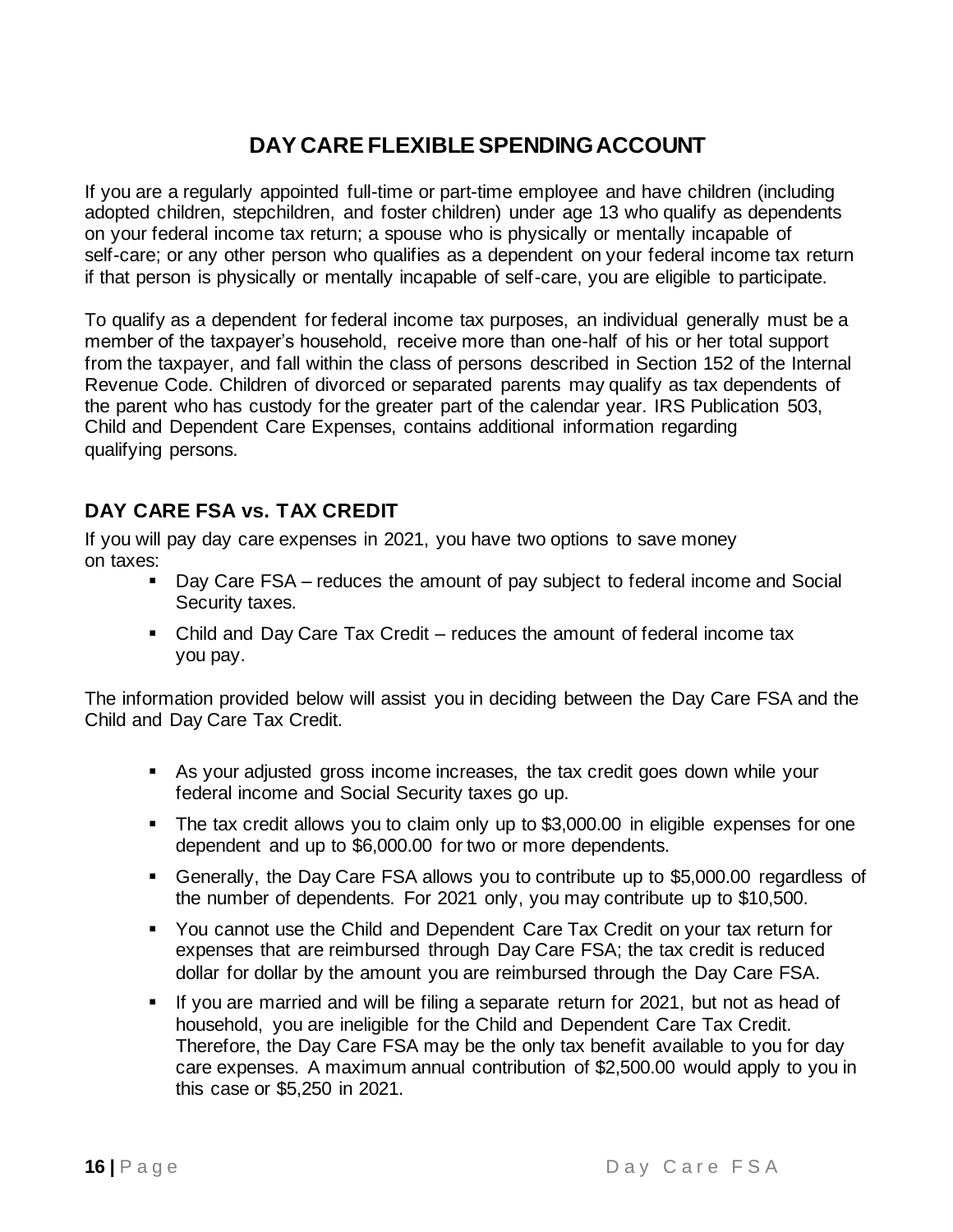The size of your tax savings will depend upon several factors, including your income, spouse's income, child's age, amount of day care expenses, filing status, and number of personal exemptions.'

Since tax laws are complicated and subject to change, you should re-examine your tax situation every year and consider discussing your situation with a tax specialist. You may need to report on your tax return form 2441 how much was withheld for daycare and who you paid.

#### <span id="page-16-0"></span>**ELIGIBLE EXPENSES**

In general, you can use the plan to pay day care expenses for an eligible dependent so that allow you (and your spouse) to:

- work
- look for work, or
- be a full-time student.

This includes expenses like before and after school care, day care, preschool, day camps, and elder care. Below are more detailed guidelines:

- Your day care expenses must be employment related. For instance, you may use the plan to pay for day care expenses while you work, but you may not use the plan to pay for a caretaker while you go to a movie.
- Eligible expenses include charges for care of an eligible dependent inside or outside of your home, including such things as feeding, administration of medicine, general supervision, and nursery school. (Charges may include household services such as cooking, cleaning, and general housekeeping if they are incidental to care for a qualifying person.)
- Day care services may be provided inside your home, in a licensed day care shelter, or in someone else's home.
- For dependents other than your children under age 13, services provided outside your home are reimbursable only if the dependent spends at least eight (8) hours each day in your home.
- Out-of-home care expense must comply with all applicable state and local regulations if the facility provides care for more than six nonresident individuals. (State and local licensing laws may require licensing where care is provided for fewer persons.)
- Services must occur during the plan year (January 1 through December 31), and must be provided while you are employed. If you are married, they must also be provided while your spouse is employed, looking for work if unemployed, or if your spouse is a full-time student, while your spouse attends school.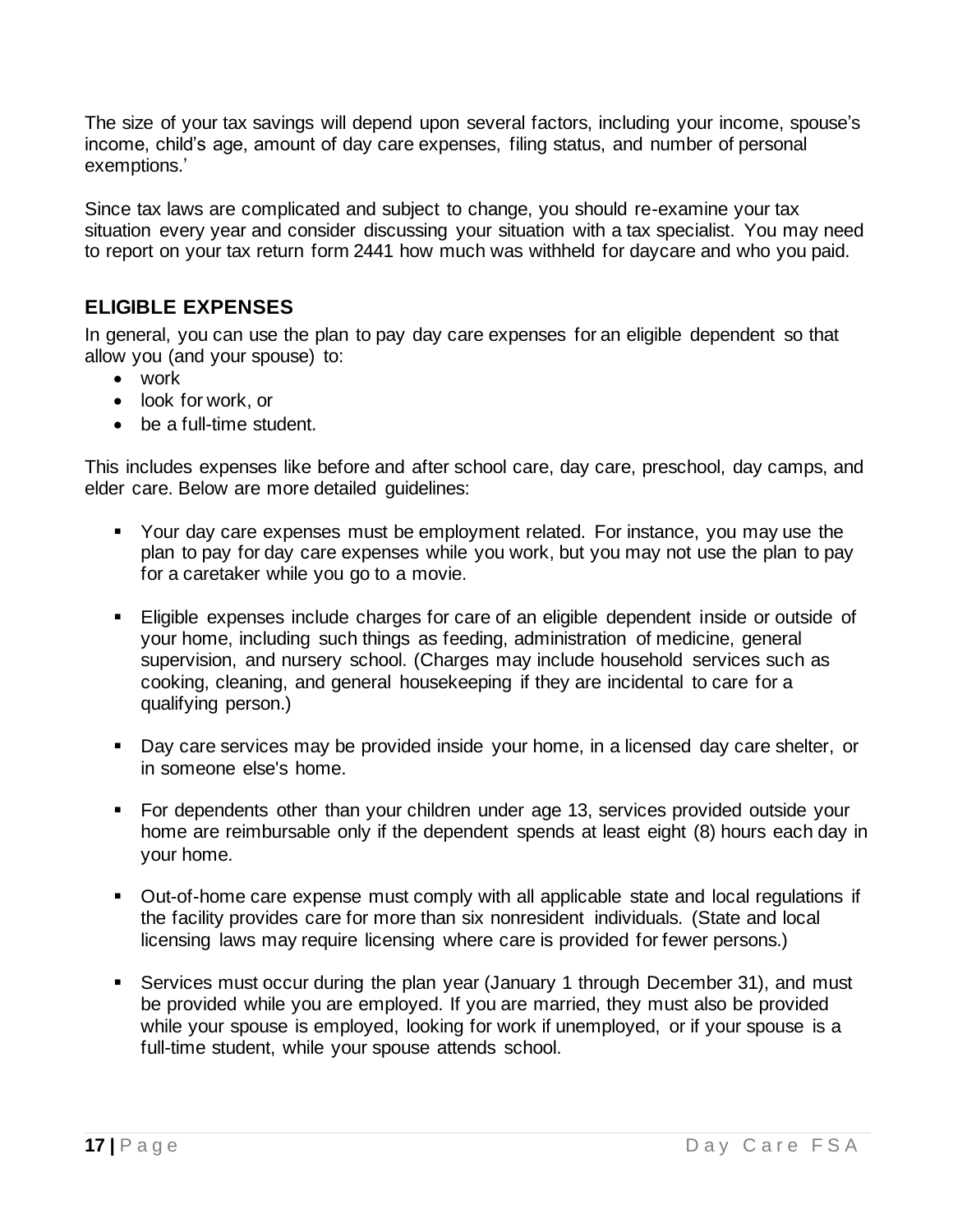#### <span id="page-17-0"></span>**KINSIDE CHILD CARE NETWORK**

All City of Seattle employees have access to Kinside's nationwide child care network. Browse up-to-date openings at preschools, after school programs, summer camps and more. Pay providers online and take advantage of discounts of up to 20% on child care. Pay your provider online using your Day Care FSA dollars. No FSA? You may also pay online via ACH. No more clunky claims process.

- 1. **Create an Account**: If you already have a Flexible Spending Account, log-in through your online account at [naviabenefits.com.](http://www.naviabenefits.com/) For employees not enrolled in an FSA, visit [join.kinside.com/city-of-seattle](http://join.kinside.com/city-of-seattle) to create an account using your City of Seattle employee email address.
- 2. **Start Your Search**: Enter your home address to view the daycares, after school care, summer camps and preschools closest to you, browse profiles, discounts and more. Chat with a concierge for help with the heavy lifting to find the care options that are right for your family.
- 3. **Do you have a location in mind?** Enjoy one-click touring and save on enrollment at partner providers. Let a concierge assist you with booking and enrollment.

#### **INELIGIBLE EXPENSES**

Some day care expenses do not qualify for payment through the plan, as follows:

- The cost of schooling for a child in the first grade or above;
- The cost of kindergarten. (The cost of before/after school care is covered.)
- Camp expenses when the child stays overnight;
- **EXP** Itemized expenses for classes such as dance, gym, swimming, language, etc. If the fee for the class is included in the regular weekly or monthly fee, then the expense is allowable according to the IRS regulations;
- Payments to a person for whom you can claim a dependency exemption for federal income tax purposes;
- **Expenses which have been paid from other sources, such as another employer's plan;**
- Expenses you pay during the months your spouse has no income. If your spouse is a full-time student or totally disabled, however, special rules apply. These rules are explained under "Estimating Expenses".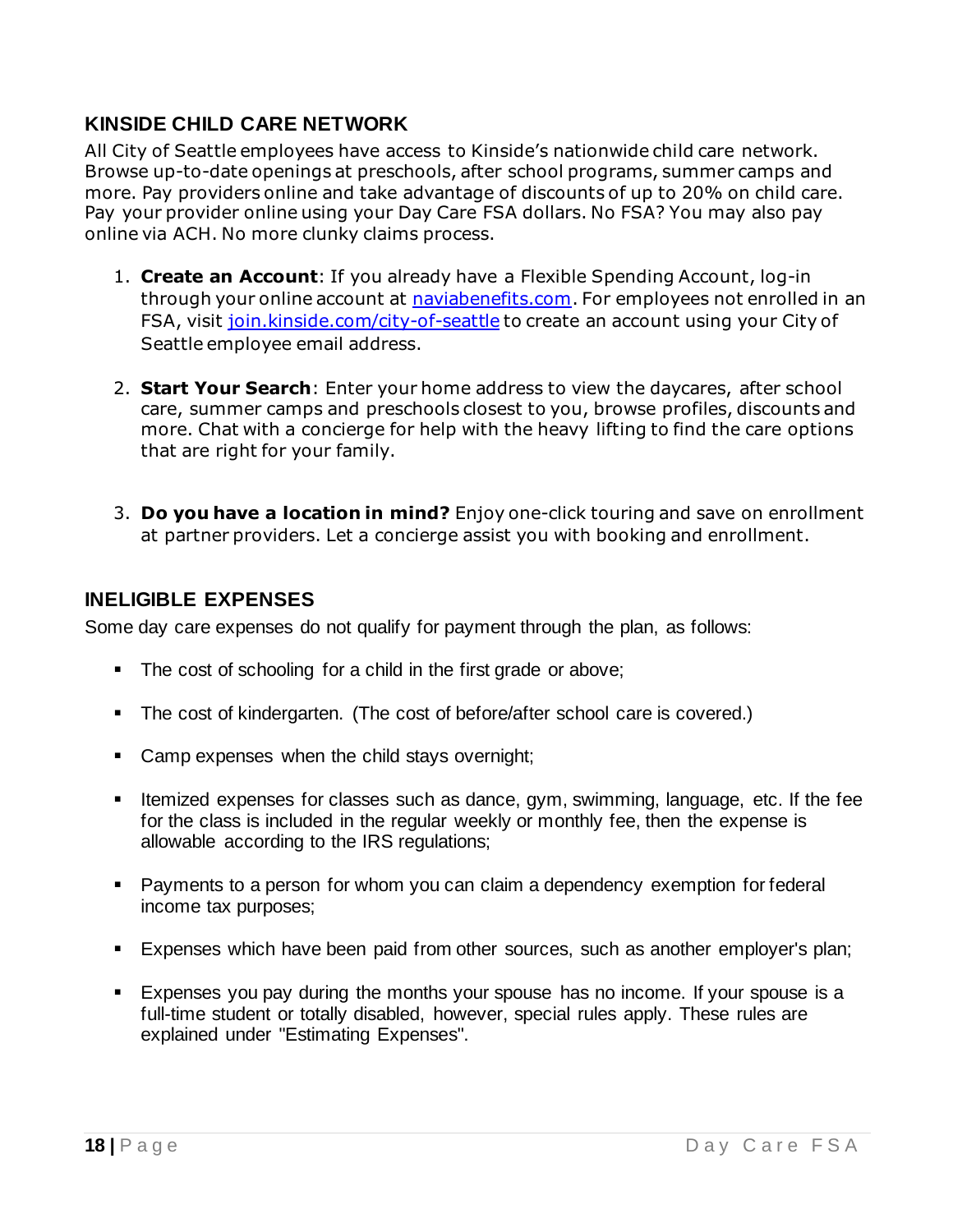▪ Expenses you pay if you are absent from work due to illness or injury, even if you receive sick pay and continue to be considered an employee, or while on vacation, holiday, or other time off.

For more information about eligible or ineligible expenses, please refer to the tax instructions for filing Federal Income Tax Form 1040 and IRS Publication 503, Child and Dependent Care Expenses at [www.irs.gov.](http://www.irs.gov/)

#### <span id="page-18-0"></span>**ESTIMATING EXPENSES**

To participate in the Day Care Flexible Spending Account, you must first estimate the amount of eligible day care expenses you expect to incur during the plan year and then calculate your annual salary reduction amount. Your annual salary reduction amount is subject to the following limitations.

- **.** If you are unmarried, the amount of your salary you may contribute to the plan is the lesser of \$5,000 or your earned income.
- **•** The IRS recognizes same-sex couples, legally married in jurisdictions that recognize their marriage, as married for federal tax purposes.
- **.** If you are married, the amount of your salary reduction may not exceed the lesser of your earned income or the earned income of your spouse. In addition, if your spouse is a full-time student or incapable of self-care (disabled), he or she is assumed to have income as follows:
	- $\circ$  If you pay day care expenses for one dependent, you may assume that your spouse's income is \$250 per month.
	- o If you pay day care expenses for two or more dependents, you may assume that your spouse's income is \$500 per month.
	- o Your spouse's assumed income applies only to the months that he or she is a full-time student or disabled.
- **EXT** If you are married and will file a joint return, the total amount that you and your spouse may contribute to this plan is \$5,000, subject to the above earned income limits.
- **.** If you are married and will file a separate return, but not as head of household, the maximum amount you may contribute to the plan is \$2,500. Special rules apply to which spouse may claim day care expenses, so be sure to consult your tax advisor.
- **■** If you or your spouse participates in any other day care plan during the same calendar year in which you participate in the City of Seattle Day Care Flexible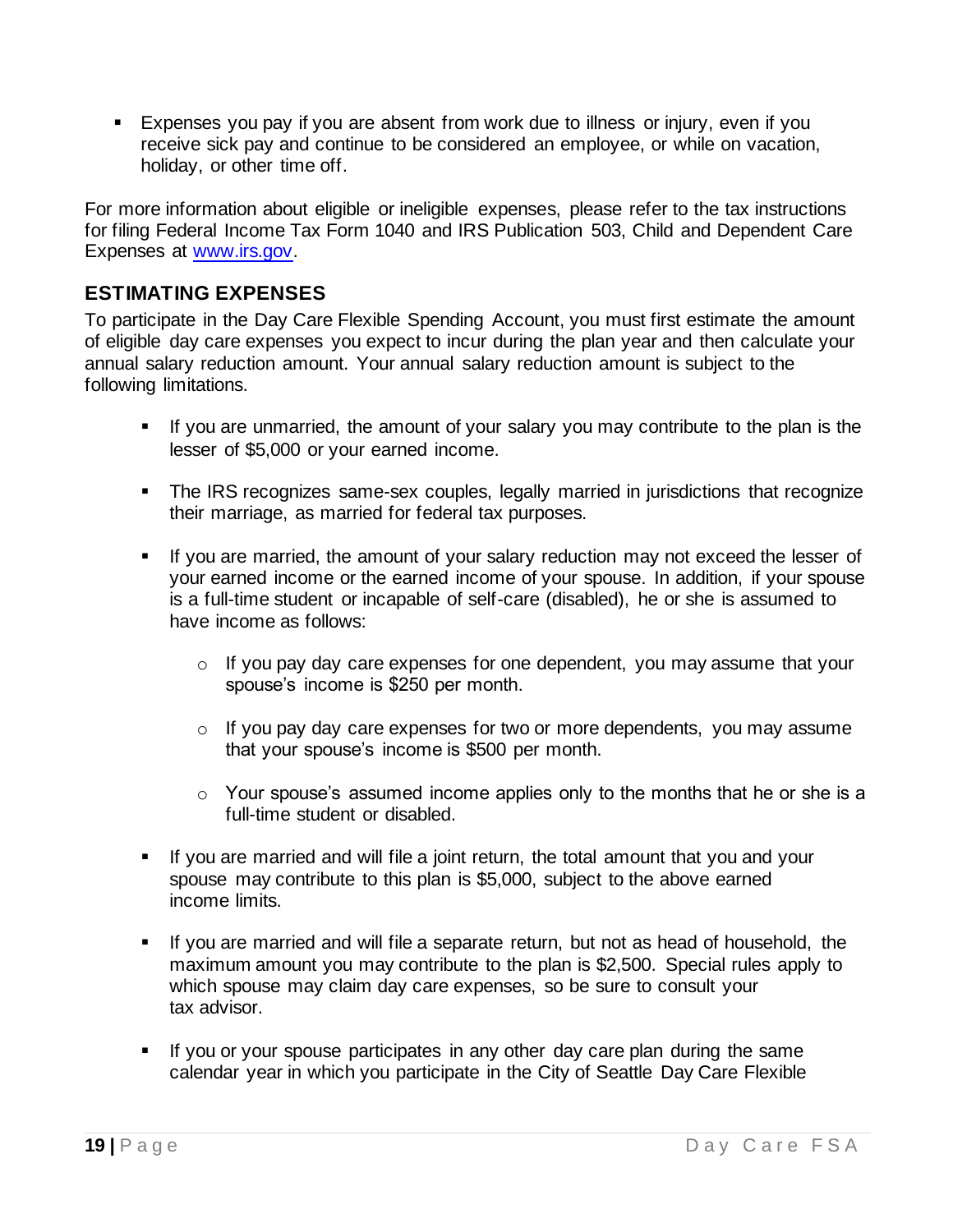Spending Account, the IRS limit is \$5,000.00 for all plans combined, \$10,500 in 2021 only.

■ Further limitations may apply based on your income, your spouse's income, and your filing status. Refer to IRS Publication 503, Child, and Dependent Care Expenses.

Your annual salary reduction amount is divided into equal payroll deductions during the plan year. No deductions will be taken from the third paycheck of the month. These amounts are then deposited into your day care account.

The amount of salary reduction you elect should not exceed your estimate because federal tax regulations require you to forfeit any amount not expended for a plan year.

| <b>Estimated Plan Year Expenses</b> |    |
|-------------------------------------|----|
| <b>Babysitter</b>                   | \$ |
| Day Care Center                     | \$ |
| Nursery School                      | ጥ  |
| After-School Care                   | ጥ  |
| Day Camp                            |    |
| Care for Qualifying Adult           | S  |
|                                     |    |
| <b>Total Estimated Expenses</b>     |    |

The following worksheet will help you estimate your eligible day care expenses:

#### <span id="page-19-0"></span>**MAKING MID-YEAR CHANGES**

The election you make when you enroll is effective for the entire plan year. You may only change your election – begin, increase, decrease or stop your contributions – during Open Enrollment, or when you have a qualifying status change. The following are examples of qualifying status changes:

- Change in your legal marital status including marriage, divorce, death of a spouse, legal separation or annulment
- Change in the number of your dependents due to birth, adoption or placement for adoption, or death of a dependent
- Ending or starting employment by you, your spouse or dependent, including a switch between part-time and full-time status, a strike, lockout or beginning or return from an unpaid leave of absence (including FMLA leave) effecting eligibility
- An event that causes a dependent to satisfy or cease to satisfy the requirements for coverage due to age, gain or loss of student status, marriage or any similar circumstances as are provided in the accident or health plan
- Change in the place of residence or work of you, your spouse or dependent
- Significant changes in day care provider's rates (except if relative)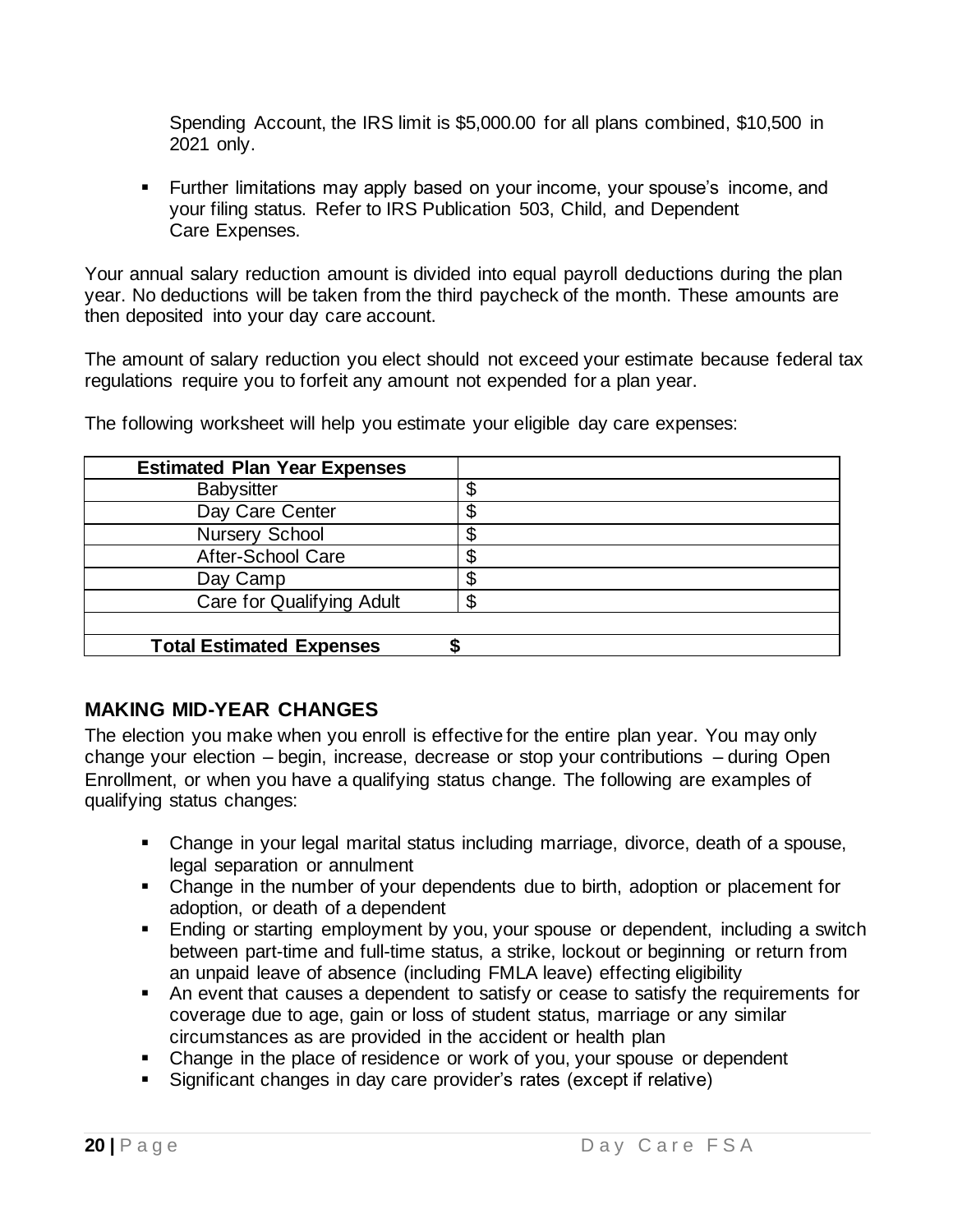▪ Change in day care situation that affects the rates (provider change, infant rate to toddler rate)

You have 30 days from the date of the event to change your FSA election(s). The change you make must be consistent with and on account of your status change. For example, if you adopt a child you can begin or increase contributions to a Day Care FSA (that is consistent with the status change), but you cannot stop or reduce contributions to a current FSA (that is not consistent). Questions? Please contact your department's benefits representative.

#### <span id="page-20-0"></span>**FILING A CLAIM**

To get reimbursed for health care expenses, use the Reimbursement Request Form on the Benefits web site at<https://bit.ly/mostFSA> or upload your itemized receipts through the Navia Benefit Solutions portal using your online account (see page 6).

Claims for reimbursement from your spending account may be submitted any time during the plan year in which the expenses are incurred, but must be submitted before March 31 (see exception for 2021 on page 5) following the close of the plan year. With the claim form, you must submit a bill or receipt from the provider that gives the following information:

- Name of the provider and the provider's taxpayer identification number and signature if provider cannot produce a printed receipt from their business
- The date(s) of services were provided
- The type of service provided
- Who received the service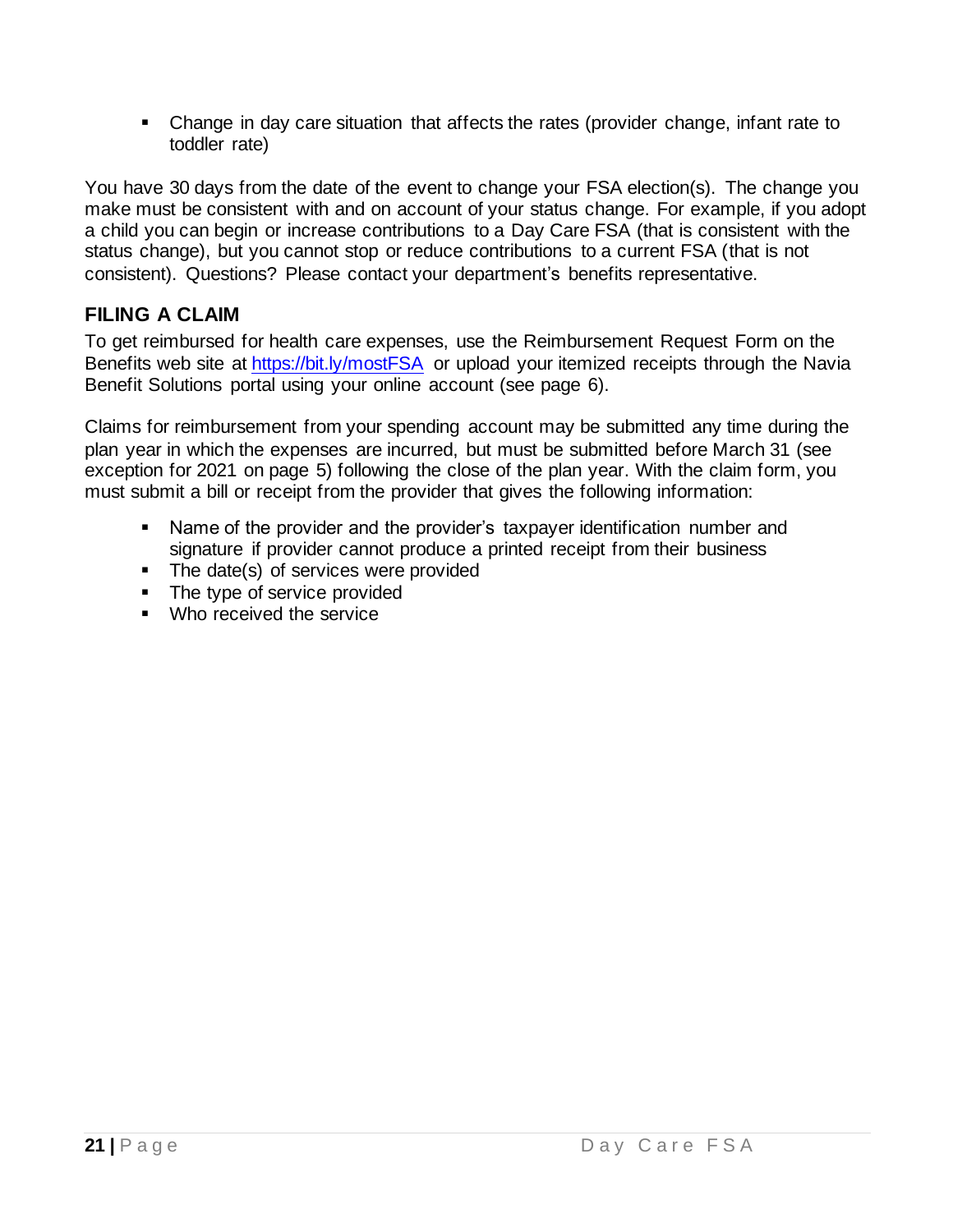You can file a claim by mail, fax, or upload to the Navia Benefit Solutions website:

#### **Navia Benefit Solutions**

PO Box 53250 Bellevue, WA 98015-3250 Phone: 425-452-3500; 800-669-3539 Fax: 425-451-7002; 866-535-9227 [www.naviabenefits.com](http://www.naviabenefits.com/)

When your Day Care FSA reimbursement request is received and approved, you are reimbursed for your eligible expenses up to your account balance. If your request is greater than your current account balance, the remainder will be paid to you later, after additional contributions are made to your account.

#### <span id="page-21-0"></span>**NOTIFICATION OF CLAIM DENIAL**

You will receive a response to your claim within 90 days after your claim is submitted. More time may be required if there are special circumstances. If so, the Plan Administrator will contact you within the 90-day period. This notice will include an explanation as to why extra time is required and the date you can expect a decision. The extension will not exceed an additional 90 days. If the Plan Administrator fails to notify you within the designated time period, your claim will be considered to have been denied.

If all or part of your claim is denied, you will receive written notification explaining the reasons for the denial, a description of any additional information or material needed to complete your claim and an explanation of why the information is necessary and appropriate information about the plan's claims review procedures.

#### <span id="page-21-1"></span>**APPEALING A DENIED CLAIM**

If your claim is denied and you want to appeal, you must file your appeal with the Plan Administrator within 60 days after you receive the denial. Your appeal should include any additional information that you want the Plan Administrator to consider. If your appeal is not filed within this 60-day period, you will not be able to appeal your claim.

The Plan Administrator will notify you in writing within 60 days after your appeal is received. If there are special circumstances, more time may be necessary to review your appeal. You may be asked to wait an additional 60 days for a decision. The response time will be extended by reasonable time if necessary. The decision will be final and binding on all parties and will be communicated to you in writing. If you do not receive a written response from the Plan Administrator within the designated time period, your appeal will be considered to have been denied.